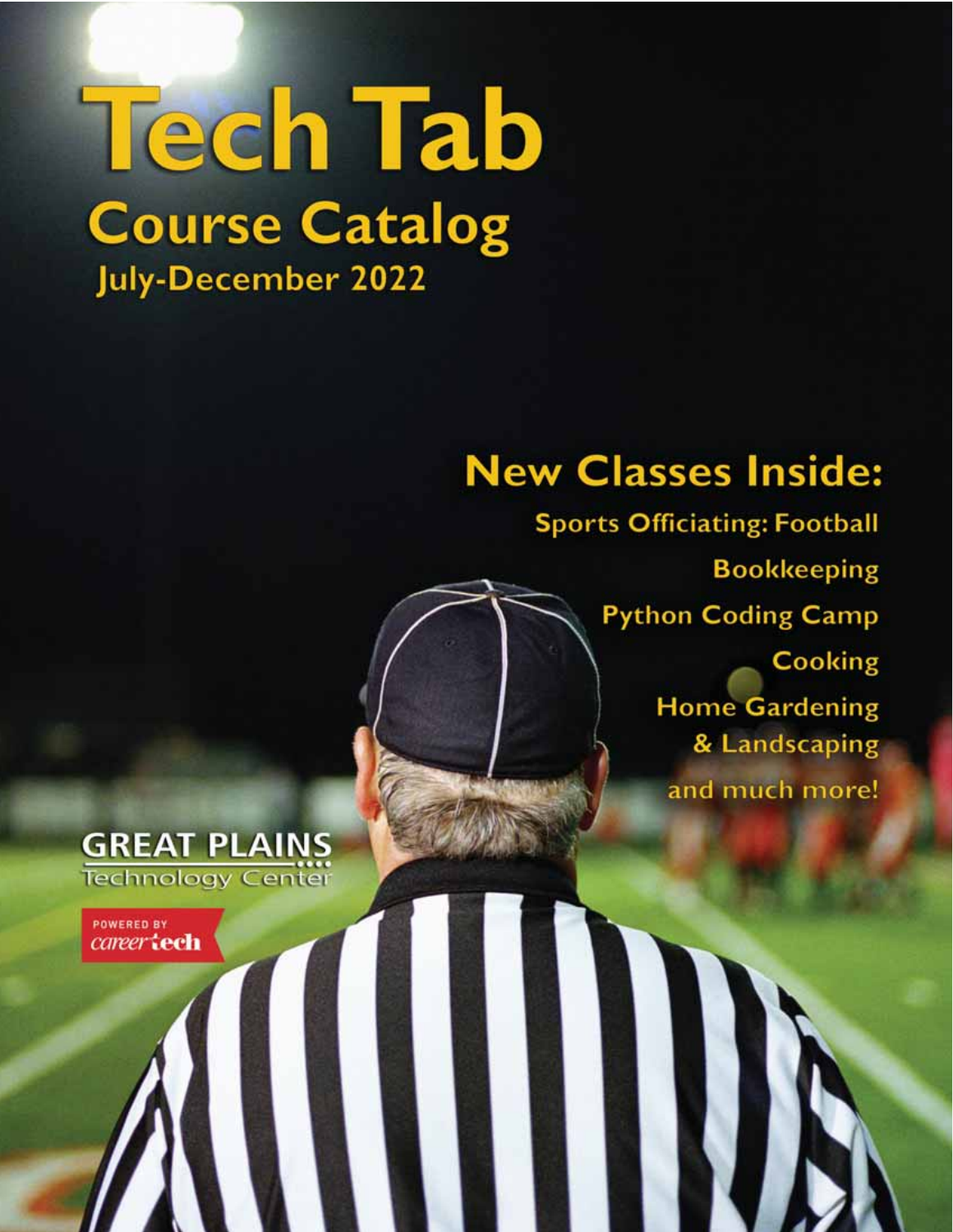# CONTENTS – JULY – DECEMBER 2022

| <b>BUSINESS AND OFFICE</b>      | <b>Other Items of Interest:</b>                           |
|---------------------------------|-----------------------------------------------------------|
| <b>CHILD CARE</b>               | Adult Basic Education (formerly GED)20                    |
|                                 |                                                           |
| COMPUTER                        |                                                           |
| <b>HEALTH AND MEDICAL</b>       |                                                           |
|                                 |                                                           |
| <b>MOTORCYCLE</b>               |                                                           |
|                                 | Full-time Career Majors/Programs, Lawton 25               |
| <b>PERSONAL ENRICHMENT</b>      | Full-time Career Majors/Programs, Frederick  19           |
|                                 |                                                           |
| <b>PROFESSIONAL DEVELOPMENT</b> |                                                           |
|                                 |                                                           |
| <b>PUBLIC SAFETY</b>            |                                                           |
| <b>SECURITY GUARD</b>           |                                                           |
|                                 | SCORE (School of Career Opportunities & Real Education)22 |
| <b>TRADE AND INDUSTRIAL</b>     |                                                           |
|                                 |                                                           |

# Two Locations to Serve Your Training Needs!



## Lawton Campus

4500 SW Lee Blvd., Lawton, OK 73505 Main: 580.355.6371 Part-time Enrollment: 580.250.5500 Full-time Enrollment: 580.250.5605 www.greatplains.edu



Frederick Campus

2001 East Gladstone, Frederick. OK 73542 580.335.5525 www.greatplains.edu

**2 July-December 2022 • To enroll call 580.250.5500 • www.greatplains.edu**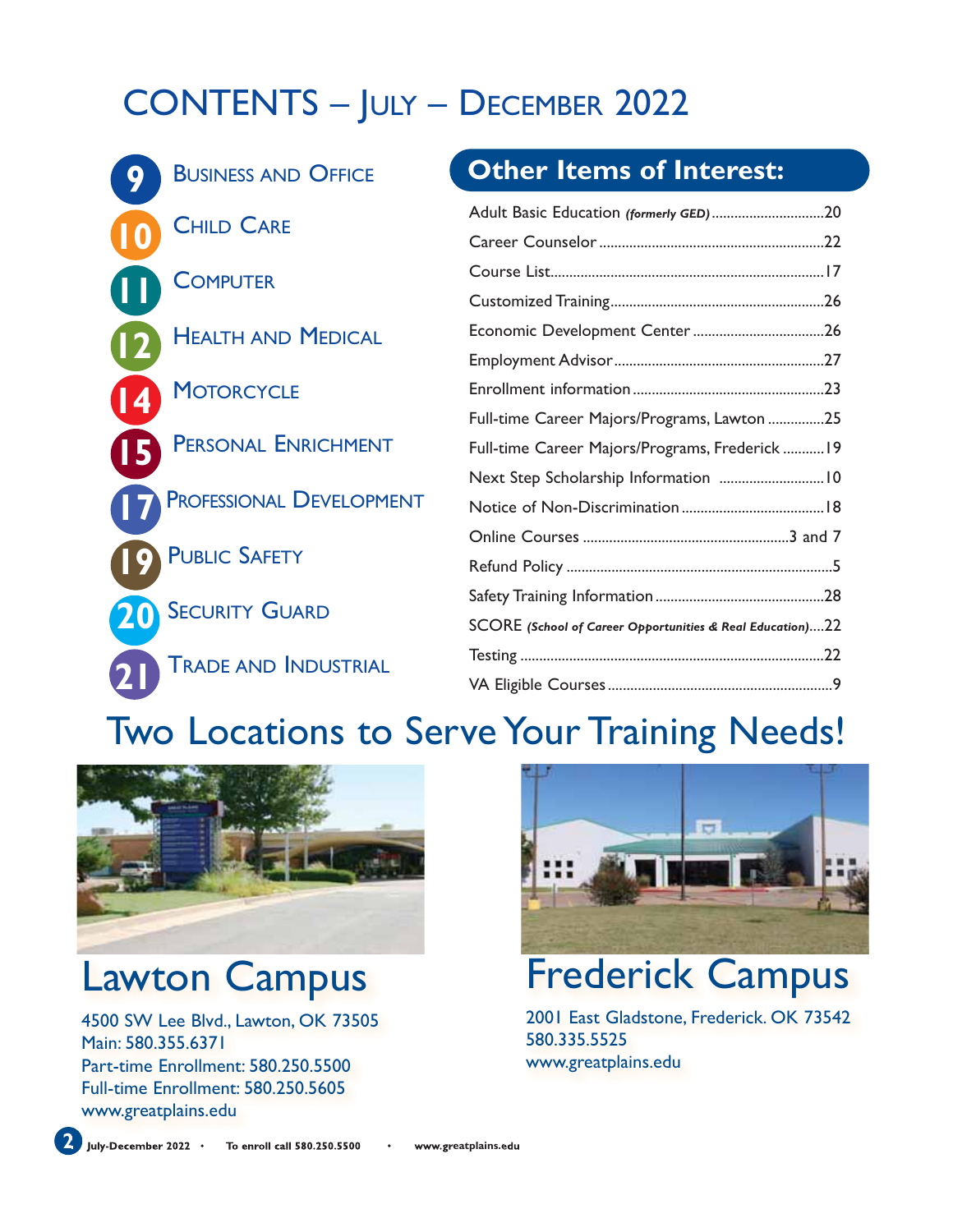| Course Name                          | Dates          | Days/Times                    | # Hours         | Tuition | Code/Section        |
|--------------------------------------|----------------|-------------------------------|-----------------|---------|---------------------|
| <b>Business &amp; Office</b>         |                |                               |                 |         |                     |
| Bookkeeping                          | $10/24 - 12/7$ | M/W 6-9pm                     | 36              | \$189   | <b>BIZ04/1</b>      |
| QuickBooks*                          | $9/6 - 10/6$   | T/Th 5:30-8:30pm              | 30              | \$155   | BIZIII              |
| QuickBooks*                          | $11/1 - 12/8$  | T/Th 5:30-8:30pm              | 30              | \$155   | BIZ11/2             |
| <b>Child Care</b>                    |                |                               |                 |         |                     |
| Unit I                               | $7/1 - 12/16$  | Online                        | 10              | \$44    | <b>CCC01/2</b>      |
| Unit 2                               | $7/1 - 12/16$  | Online                        | 10              | \$44    | <b>CCC02/1</b>      |
| Unit 3                               | $7/1 - 12/16$  | Online                        | 15              | \$66    | <b>CCC03/1</b>      |
| Unit 4                               | $7/1 - 12/16$  | Online                        | 30              | \$131   | <b>CCC04/1</b>      |
| Unit 5                               | $7/1 - 12/16$  | Online                        | 25              | \$109   | CCCO <sub>5/1</sub> |
| Unit 6                               | $7/1 - 12/16$  | Online                        | 15              | \$66    | <b>CCC06/1</b>      |
| Unit 7                               | $7/1 - 12/16$  | Online                        | 10              | \$44    | <b>CCC07/1</b>      |
| Unit 8                               | $7/1 - 12/16$  | Online                        | 10              | \$44    | <b>CCC08/1</b>      |
| Unit 9                               | $7/1 - 12/16$  | Online                        | $\overline{10}$ | \$44    | <b>CCC09/1</b>      |
| Unit $10*$                           | $7/1 - 12/16$  | Online                        | 15              | \$66    | <b>CCC10/1</b>      |
| <b>Computer</b>                      |                |                               |                 |         |                     |
| Microsoft Excel                      |                | 10/25-11/17 T/Th- 5:30-8:30pm | 24              | \$125   | <b>CMP19/1</b>      |
| Network + Certification Prep Course* | $8/8 - 11/17$  | M/W 6-10pm                    | 96              | \$575   | <b>CMP37/1</b>      |
| <b>Python Coding</b>                 | $7/11 - 7/21$  | M-Th 8:30am-3:15pm            | 48              | \$239   | <b>CMP07/1</b>      |
| Security+ Certification Prep Course* | $11/16 - 2/13$ | M/W 6-10pm                    | 72              | \$479   | <b>CMP36/1</b>      |
| Windows and the World Wide Web       | $9/13 - 9/29$  | T/Th 5:30-8:30pm              | 18              | \$99    | CMP10/1             |

# Online Courses

### **ed2go offers more than 250 courses in the following areas:**

• Accounting & Finance

• College Readiness • Healthcare & Medical

• Business

• Law & Legal

- Leadership • Microsoft Office
- Technology
- and much more!



**www.ed2go.com/gplawton www.ed2go.com/gplawton** 

**For more information call the Adult Career Development Center at 580.250.5500 or visit the online instruction centers at: www.ed2go.com/gplawton**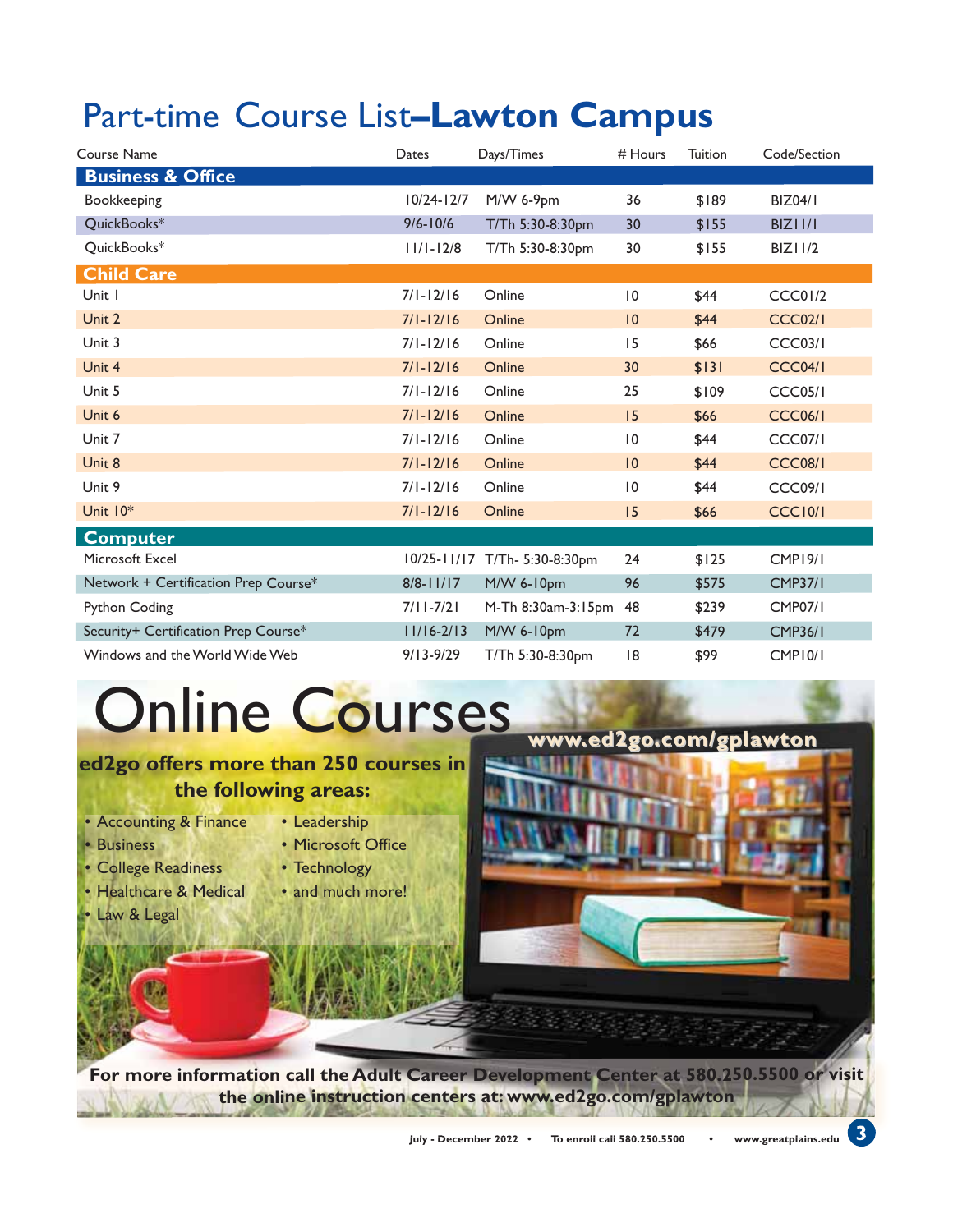| <b>Course Name</b>                 | Dates          | Days/Times                  | # Hours | Tuition | Code/Section   |
|------------------------------------|----------------|-----------------------------|---------|---------|----------------|
| <b>Health &amp; Medical</b>        |                |                             |         |         |                |
| Advanced CMA Combined*             |                | 10/27-11/15 T/TH 6-9pm      | 24      | \$155   | <b>MED26/1</b> |
| Anatomy And Physiology             | $10/17 - 3/6$  | M/W 6:30-9:30               | 96      | \$385   | MED03/I        |
| Certified Medication Aide*         | $8/23 - 10/6$  | T/TH 6-9pm                  | 58      | \$335   | MED24/I        |
| Certified Medication Aide*         | $11/29 - 1/26$ | T/TH 6-9pm                  | 58      | \$335   | <b>MED24/2</b> |
| Long Term Care Nurses Aide         | $7/13 - 8/15$  | M-F 8:15-2:50pm             | 117     | \$469   | <b>MED20/1</b> |
| Long Term Care Nurses Aide         | $8/16 - 9/12$  | M-F 8:15-2:50pm             | 117     | \$469   | <b>MED20/2</b> |
| Long Term Care Nurses Aide         | $9/13 - 10/7$  | M-F 8:15-2:50pm             | 117     | \$469   | <b>MED20/3</b> |
| Long Term Care Nurses Aide         |                | 10/17-11/10 M-F 8:15-2:50pm | 117     | \$469   | <b>MED20/4</b> |
| Long Term Care Nurses Aide         |                | 11/14-12/15 M-F 8:15-2:50pm | 117     | \$469   | <b>MED20/5</b> |
| Long Term Care Nurses Aide         | $7/5 - 10/27$  | T/Th 6-9pm                  | 117     | \$469   | <b>MED19/1</b> |
| Long Term Care Nurses Aide         | $7/6 - 11/14$  | M/W 6-9pm                   | 117     | \$469   | MED19/2        |
| Long Term Care Nurses Aide         | $8/11 - 12/8$  | T/Th 6-9pm                  | 117     | \$469   | MED19/3        |
| Math For Health Occupations        | 8/11-9/20      | T/Th6-9pm                   | 36      | \$179   | MED05/I        |
| Math For Health Occupations        | $8/22 - 10/3$  | M/W 6-9pm                   | 36      | \$179   | <b>MED05/2</b> |
| Math For Health Occupations        | $10/18 - 12/1$ | T/Th 6-9pm                  | 36      | \$179   | <b>MED05/3</b> |
| Medical Billing and Coding: Basics | $7/25 - 12/5$  | M/W 6-9pm                   | 96      | \$435   | MED56/I        |
| <b>Medical Terminology</b>         | $8/22 - 10/31$ | M/W 6-9pm                   | 54      | \$255   | MED04/I        |
| Medical Terminology                | $11/9 - 2/6$   | M/W 6-9pm                   | 54      | \$255   | <b>MED04/2</b> |
| Pharmacy Technician*               | $8/22 - 1/23$  | M/W 6-9pm                   | 102     | \$515   | <b>MED32/1</b> |
| Phlebotomy Technician              | $7/12 - 10/4$  | T/Th 6-9pm                  | 72      | \$369   | MED06/I        |
| <b>PhlebotomyTechnician</b>        | $8/15 - 11/14$ | M/W 6-9pm                   | 72      | \$369   | <b>MED06/2</b> |
| Phlebotomy Technician              | $9/22 - 1/10$  | $T/Th$ 6-9pm                | 72      | \$369   | <b>MED06/3</b> |
| Phlebotomy Technician              | $10/18 - 1/26$ | T/Th 6-9pm                  | 72      | \$369   | <b>MED06/4</b> |
| Phlebotomy Technician              | 11/28-3/20     | M/W 6-9pm                   | 72      | \$369   | <b>MED06/5</b> |

# **Jump start your career in the medical field.**

**Many of our career courses can prepare you in as little as six weeks!**

| <b>Motorcycle Rider</b>                                                          |               |                  |       |                |  |
|----------------------------------------------------------------------------------|---------------|------------------|-------|----------------|--|
| The Basic Rider Course classes meet Friday 6-9pm, Saturday and Sunday 7am-3:30pm |               |                  |       |                |  |
| <b>Basic RiderCourse</b>                                                         | $7/8 - 7/10$  | 19 <sub>hr</sub> | \$175 | <b>PUB04/1</b> |  |
| <b>Basic RiderCourse</b>                                                         | $7/15 - 7/17$ | 19 <sub>hr</sub> | \$175 | <b>PUB04/2</b> |  |
| <b>Basic RiderCourse</b>                                                         | $7/22 - 7/24$ | 19 <sub>hr</sub> | \$175 | <b>PUB04/3</b> |  |
| <b>Basic RiderCourse</b>                                                         | $7/29 - 7/31$ | 19 <sub>hr</sub> | \$175 | <b>PUB04/4</b> |  |
| <b>Basic RiderCourse</b>                                                         | $8/12 - 8/14$ | 19 <sub>hr</sub> | \$175 | <b>PUB04/5</b> |  |
| <b>Basic RiderCourse</b>                                                         | $8/26 - 8/28$ | 19 <sub>hr</sub> | \$175 | <b>PUB04/6</b> |  |
| <b>Basic RiderCourse</b>                                                         | $9/9 - 9/11$  | 19 <sub>hr</sub> | \$175 | <b>PUB04/7</b> |  |
| <b>Basic RiderCourse</b>                                                         | $9/16 - 9/18$ | 19hr             | \$175 | <b>PUB04/8</b> |  |
| <b>Basic RiderCourse</b>                                                         | $9/23 - 9/25$ | 19 <sub>hr</sub> | \$175 | <b>PUB04/9</b> |  |

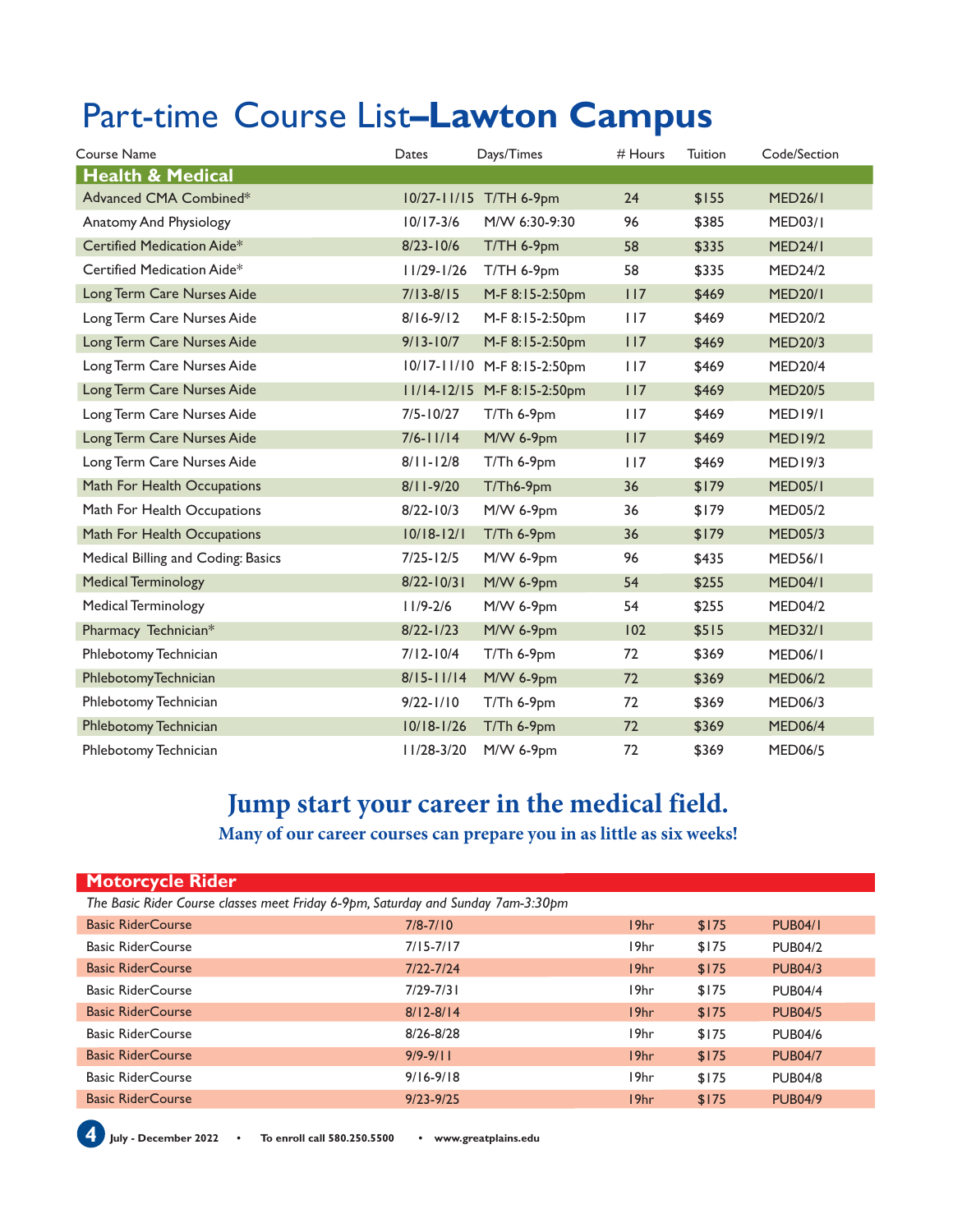| <b>Course Name</b>                                                             | Dates          | Days/Times                 | # Hours        | Tuition | Code/Section   |
|--------------------------------------------------------------------------------|----------------|----------------------------|----------------|---------|----------------|
| <b>Personal Enrichment</b>                                                     |                |                            |                |         |                |
| Candy: Holiday Classic Candy                                                   | 11/7           | M 6-9pm                    | 3              | \$29    | <b>GNL96/1</b> |
| <b>Cooking: A Greek Evening</b>                                                | 8/25           | Th 5:30-8:30pm             | $\overline{3}$ | \$29    | <b>GNL92/1</b> |
| Cooking: Mediterranean Meal                                                    |                | 10/27-10/27 Th 5:30-8:30pm | 3              | \$29    | <b>GNL95/1</b> |
| <b>Crochet Basics</b>                                                          | $9/6 - 9/15$   | T/Th 6-9pm                 | 12             | \$29    | <b>GNL91/1</b> |
| Cozy Crochet                                                                   | $9/27 - 10/6$  | T/Th 6-9pm                 | 12             | \$29    | <b>GNL90/1</b> |
| Dance: Couples Two-Step                                                        | $8/16 - 8/25$  | T/Th 7:15-8:45pm           | 6              | \$59    | <b>GNL45/1</b> |
| Dance: Couples Waltz                                                           | 8/30-9/8       | T/Th 7:15-8:45pm           | 6              | \$59    | <b>GNL52/1</b> |
| Dance: Line Dancing                                                            | $8/16 - 9/8$   | T/Th 6-7pm                 | 8              | \$69    | <b>GNL42/1</b> |
| Dance: Line Dancing                                                            | $9/20 - 9/29$  | T/Th 6-7pm                 | 4              | \$39    | <b>GNL42/2</b> |
| Digital Photography*                                                           | $9/20 - 10/27$ | T/Th 6-9pm                 | 30             | \$149   | <b>GNL10/1</b> |
| Home Gardening and Landscaping                                                 | $7/25 - 8/31$  | M/W 5:30-8:30pm            | 30             | \$149   | <b>GNL94/1</b> |
| <b>Resin Art</b>                                                               | $7/5 - 7/7$    | T/Th 6-8pm                 | $\overline{4}$ | \$45    | <b>GNL88/1</b> |
| <b>Resin Art</b>                                                               | $11/29 - 12/1$ | T/Th 6-8pm                 | $\overline{4}$ | \$45    | <b>GNL88/2</b> |
| Seasonal Make and Take Craft                                                   | 8/18           | Th 5:30-8pm                | 2.5            | \$25    | <b>GNL81/1</b> |
| Seasonal Make and Take Craft                                                   | 9/22           | Th 5:30-8pm                | 2.5            | \$25    | <b>GNL81/2</b> |
| Seasonal Make and Take Craft                                                   | 10/20          | Th 5:30-8pm                | 2.5            | \$25    | <b>GNL81/3</b> |
| Seasonal Make and Take Craft                                                   | 11/17          | Th 5:30-8pm                | 2.5            | \$25    | <b>GNL81/4</b> |
| Seasonal Make and Take Craft                                                   | 12/8           | Th 5:30-8pm                | 2.5            | \$25    | <b>GNL81/5</b> |
| Sign Language Level I                                                          | $9/13 - 11/3$  | T/Th 6-8:30                | 35             | \$179   | <b>GNL08/1</b> |
| Sports Officiating: Basketball                                                 | $10/17 - 11/9$ | T/Th 5:30-8:30pm           | 24             | \$119   | <b>GNL85/1</b> |
| Sports Officiating: Football                                                   | $7/19 - 8/16$  | M/W 5:30-8:30pm            | 24             | \$119   | <b>GNL85/1</b> |
| <b>Professional Development</b>                                                |                |                            |                |         |                |
| Learn English                                                                  | $9/16 - 11/3$  | T/Th 10-12:30pm            | 40             | \$119   | <b>PRD03/1</b> |
| Learn English                                                                  |                | 10/17-12/14 M/W 5-7:30pm   | 40             | \$119   | <b>PRD03/2</b> |
| <b>Prerequisite Testing</b>                                                    |                |                            |                | \$9     | <b>PRD75/1</b> |
| Special Education Paraprofessional                                             | $9/6 - 9/29$   | T/Th 6-9pm                 | 24             | \$132   | <b>PRD06/1</b> |
| Write Right: Grammar Refresher for the Workplace Call 580-250-5500 for details |                |                            |                |         |                |

### **Refund Policy**

We know things come up. If you need to drop a class, please note our Refund Policy:

- *100% refund*  prior to the course start date.
- **50% refund** within first two days after class starts.
- *No refund*  after third day of course start date and thereafter.

*Enroll prior to the first day of class so your class won't be cancelled due to low enrollment.* 

*Tuition is due at the time of enrollment.* 

*Please note: Prerequisites are required for all course titles with an asterisk.\**

### **Enroll early to avoid cancellations.**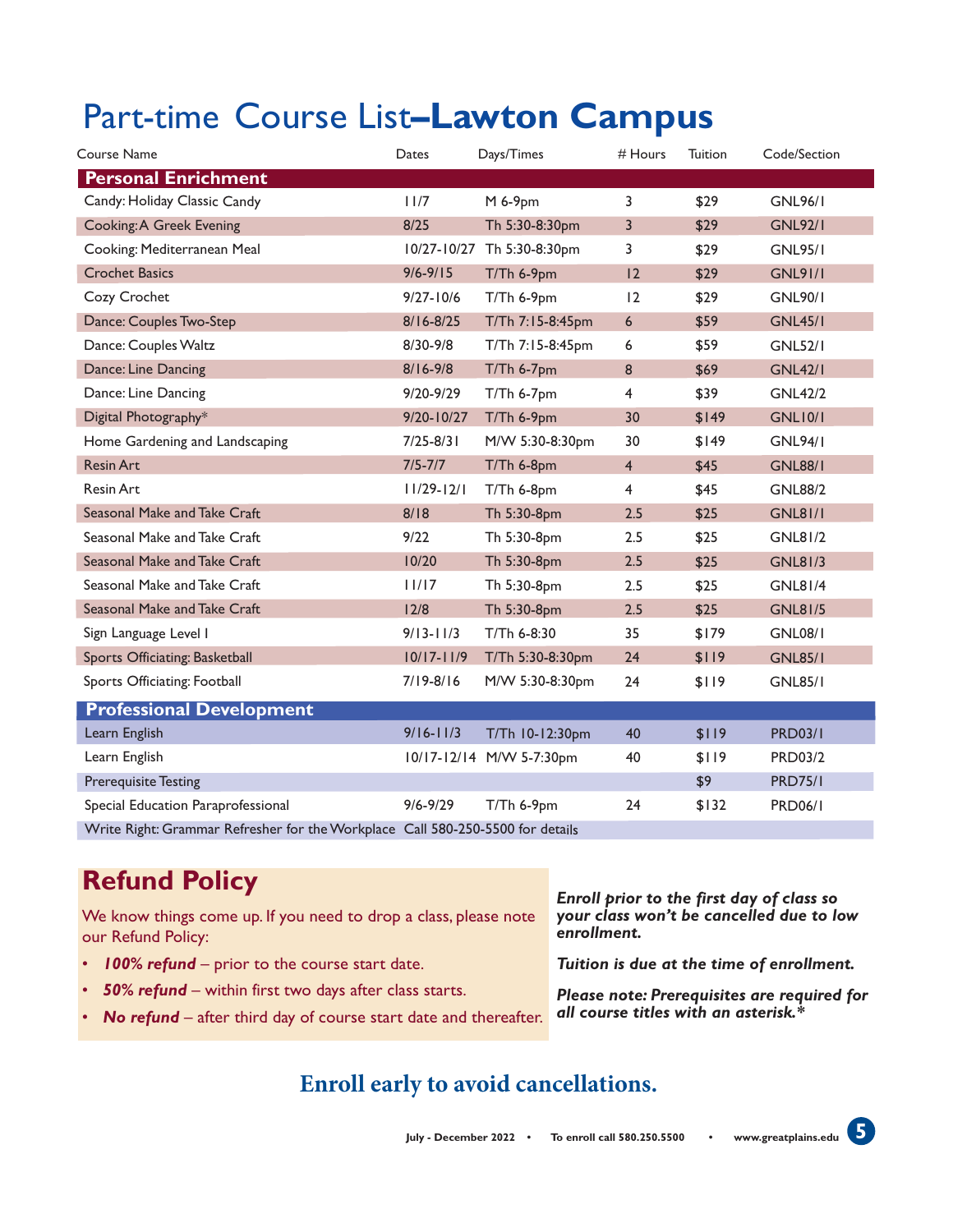| <b>Public Safety</b>                   |                |                  |                         |       |                 |
|----------------------------------------|----------------|------------------|-------------------------|-------|-----------------|
| CPR/Basic Life Support (BLS)           | 7/11           | M 9am-2pm        | 5                       | \$49  | <b>PUB07/1</b>  |
| CPR/Basic Life Support (BLS)           | 7/13           | $W$ 5-10pm       | 5                       | \$49  | <b>PUB07/2</b>  |
| CPR/Basic Life Support (BLS)           | 7/19           | $T 5-10pm$       | 5                       | \$49  | <b>PUB07/2</b>  |
| <b>CPR/Basic Life Support (BLS)</b>    | 7/21           | <b>TH 5-10pm</b> | 5                       | \$49  | <b>PUB07/4</b>  |
| CPR/Basic Life Support (BLS)           | 7/27           | W 5-10pm         | 5                       | \$49  | <b>PUB07/5</b>  |
| CPR/Basic Life Support (BLS)           | 8/8            | M 9am-2pm        | 5                       | \$49  | <b>PUB07/6</b>  |
| CPR/Basic Life Support (BLS)           | 8/10           | $W$ 5-10pm       | 5                       | \$49  | <b>PUB07/7</b>  |
| CPR/Basic Life Support (BLS)           | 8/16           | T 5-10pm         | 5                       | \$49  | <b>PUB07/9</b>  |
| CPR/Basic Life Support (BLS)           | 8/18           | $T 5-10pm$       | 5                       | \$49  | <b>PUB07/18</b> |
| CPR/Basic Life Support (BLS)           | 8/24           | $W$ 5-10pm       | 5                       | \$49  | <b>PUB07/10</b> |
| CPR/Basic Life Support (BLS)           | 9/12           | M 9am-2pm        | 5                       | \$49  | <b>PUB07/12</b> |
| <b>CPR/Basic Life Support (BLS)</b>    | 9/14           | W5-10pm          | 5                       | \$49  | <b>PUB07/13</b> |
| CPR/Basic Life Support (BLS)           | 9/20           | $T 5-10pm$       | 5                       | \$49  | <b>PUB07/14</b> |
| <b>CPR/Basic Life Support (BLS)</b>    | 9/22           | <b>Th 5-10pm</b> | 5                       | \$49  | <b>PUB07/15</b> |
| CPR/Basic Life Support (BLS)           | 9/28           | W 5-10pm         | 5                       | \$49  | PUB07/16        |
| CPR/Basic Life Support (BLS)           | 10/3           | M 9am-2pm        | 5                       | \$49  | <b>PUB07/17</b> |
| CPR/Basic Life Support (BLS)           | 10/5           | W 5-10pm         | 5                       | \$49  | PUB07/18        |
| CPR/Basic Life Support (BLS)           | 10/19          | $W$ 5-10pm       | 5                       | \$49  | <b>PUB07/19</b> |
| CPR/Basic Life Support (BLS)           | 10/25          | T 5-10pm         | 5                       | \$49  | <b>PUB07/20</b> |
| CPR/Basic Life Support (BLS)           | 10/27          | Th $5-10$ pm     | 5                       | \$49  | <b>PUB07/21</b> |
| CPR/Basic Life Support (BLS)           | 11/7           | M 9am-2pm        | 5                       | \$49  | <b>PUB07/22</b> |
| CPR/Basic Life Support (BLS)           | 11/9           | <b>W 5-10pm</b>  | 5                       | \$49  | <b>PUB07/23</b> |
| CPR/Basic Life Support (BLS)           | 11/15          | $T 5-10pm$       | 5                       | \$49  | <b>PUB07/24</b> |
| <b>CPR/Basic Life Support (BLS)</b>    | 11/17          | Th 5-10pm        | 5                       | \$49  | <b>PUB07/25</b> |
| CPR/Basic Life Support (BLS)           | 11/30          | W 5-10pm         | 5                       | \$49  | <b>PUB07/26</b> |
| CPR/Basic Life Support (BLS)           | 12/5           | M 9am-2pm        | 5                       | \$49  | <b>PUB07/27</b> |
| CPR/Basic Life Support (BLS)           | 12/7           | W 5-10pm         | 5                       | \$49  | <b>PUB07/28</b> |
| CPR/Basic Life Support (BLS)           | 12/13          | <b>T5-10pm</b>   | 5                       | \$49  | <b>PUB07/29</b> |
| <b>Emergency Medical Responder</b>     | $7/21 - 9/29$  | T/Th 6-10pm      | 80                      | \$215 | <b>PUB25/1</b>  |
| <b>EMS Instructor Refresher Course</b> | $11/7 - 11/17$ | T/Th 6-10pm      | 16                      | \$99  | <b>PUB43/1</b>  |
| First Aid                              | 8/29           | M6-10pm          | $\overline{4}$          | \$49  | <b>PUB06/5</b>  |
| First Aid                              | 9/29           | Th 6-10pm        | $\overline{4}$          | \$49  | <b>PUB06/1</b>  |
| First Aid                              | 10/24          | M 6-10pm         | 4                       | \$49  | <b>PUB06/2</b>  |
| First Aid                              | 11/29          | T 6-10pm         | $\overline{4}$          | \$49  | <b>PUB06/3</b>  |
| First Aid                              | $12/12$        | M 6-10pm         | $\overline{\mathbf{4}}$ | \$49  | <b>PUB06/4</b>  |
| Hazardous Materials Awareness          | 8/29-8/31      | M/W 6-10pm       | 8                       | \$60  | <b>PUB28/1</b>  |
| Hazardous Materials Operations         | $9/7 - 10/17$  | M/W 6-10pm       | 40                      | \$199 | <b>PUB29/1</b>  |
| Paramedic Level III                    | $8/15 - 1/25$  | M/W 9am-5pm      | 267                     | \$975 | <b>PUB38/1</b>  |
| Paramedic Level III                    | $8/16 - 1/24$  | M/W 9am-5pm      | 267                     | \$975 | <b>PUB38/2</b>  |

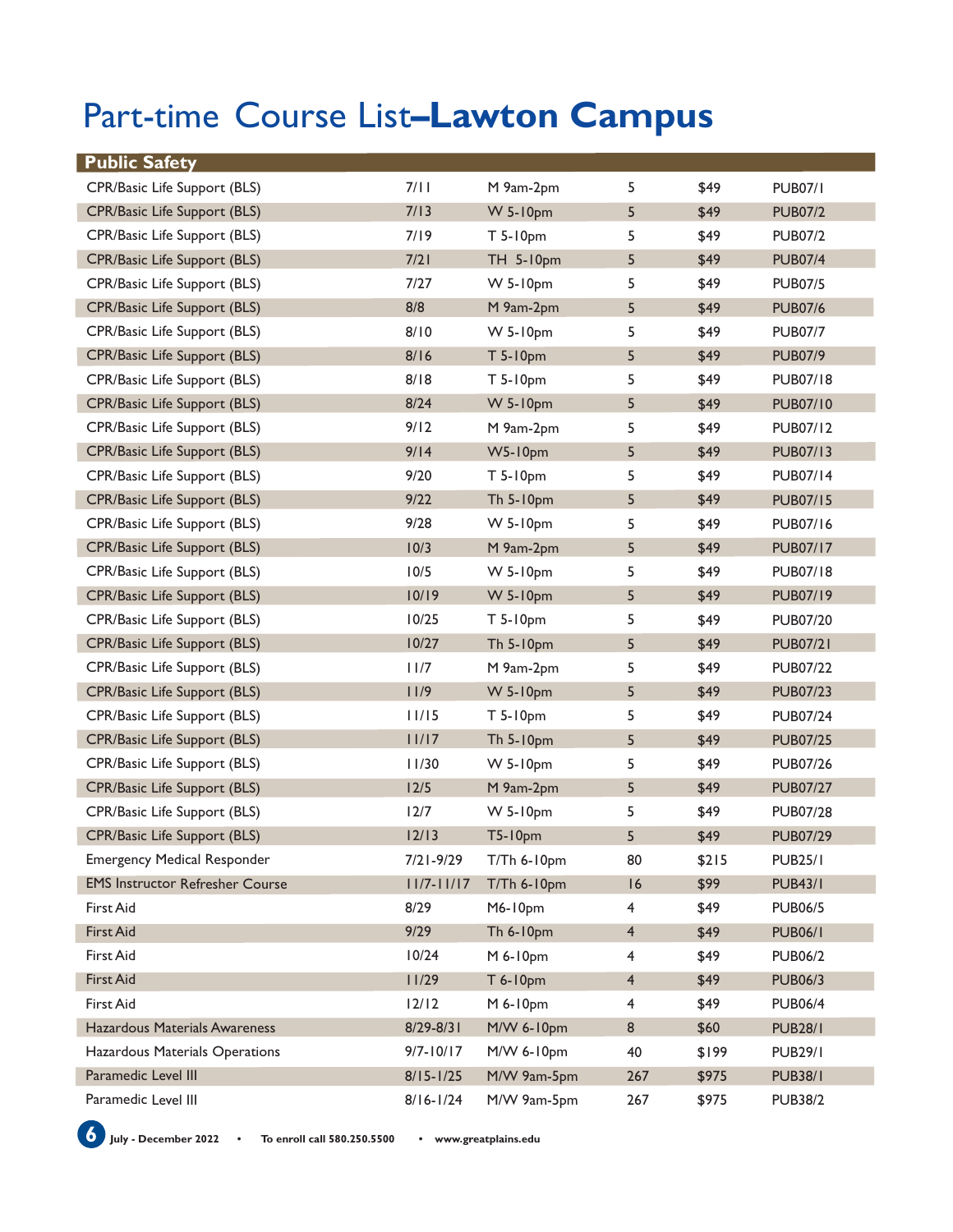| Course Name                                          | Dates          | Days/Times       | $#$ Hours | Tuition | Code/Section   |
|------------------------------------------------------|----------------|------------------|-----------|---------|----------------|
| <b>Security Guard</b>                                |                |                  |           |         |                |
| Phase I Basic Security Guard                         | $8/25 - 9/15$  | T/Th 6-9pm       | 21        | \$119   | <b>SGT01/1</b> |
| Phase II Security Guard                              | $9/29 - 10/27$ | T/Th 6-9pm       | 21        | \$119   | <b>SGT02/1</b> |
| Phase III Private Investigator                       | $11/1 - 12/15$ | T/Th 6-9pm       | 36        | \$169   | <b>SGT03/1</b> |
| <b>Trade &amp; Industrial</b>                        |                |                  |           |         |                |
| Auto Mechanics Engine Repair                         | $8/16 - 12/8$  | T/Th 6-10pm      | 90        | \$455   | TATI4/I        |
| Auto Body Repair Beginning To Advanced               | $8/11 - 11/8$  | T/Th 6-10pm      | 96        | \$505   | TAT I I/I      |
| Auto Body Repair Beginning To Advanced               | $8/15 - 11/14$ | $M/W$ 6-10pm     | 96        | \$505   | <b>TAT11/3</b> |
| Auto Body Repair Beginning To Advanced               | $11/29-3/2$    | T/Th 6-10pm      | 96        | \$505   | <b>TAT11/2</b> |
| Auto Body Repair Beginning To Advanced               | $11/30-3/22$   | M/W 6-10pm       | 96        | \$505   | <b>TAT11/4</b> |
| <b>Electrical Residential Wiring I</b>               | $8/16 - 9/29$  | T/Th 5:30-8:30pm | 42        | \$215   | <b>TAT07/1</b> |
| Electrical Residential Wiring II*                    | $10/18 - 12/8$ | T/Th 6-9pm       | 42        | \$215   | <b>TAT08/I</b> |
| <b>Forklift Operator Training</b>                    | 7/29           | F 8am-2pm        | 6         | \$59    | <b>TAT06/1</b> |
| Forklift Operator Training                           | 8/26           | F 8am-2pm        | 6         | \$59    | <b>TAT06/2</b> |
| Forklift Operator Training                           | 9/30           | F 8am-2pm        | 6         | \$59    | <b>TAT06/3</b> |
| Forklift Operator Training                           | 10/28          | F 8am-2pm        | 6         | \$59    | <b>TAT06/4</b> |
| Forklift Operator Training                           | 11/18          | F 8am-2pm        | 6         | \$59    | <b>TAT06/5</b> |
| Heating, Ventilation and Air Conditioning, Level I   | $8/30 - 12/15$ | $T/Th$ 6-9pm     | 84        | \$395   | <b>TAT20/1</b> |
| Heating, Ventilation and Air Conditioning, Level II* | $8/24 - 12/14$ | M/W 6-9pm        | 84        | \$395   | <b>TAT21/1</b> |
| Welding Beginning To Advanced                        | $8/9 - 11/3$   | T/Th 5:30-9:30pm | 96        | \$505   | <b>TAT10/1</b> |
| Welding Beginning To Advanced                        | $9/12 - 12/14$ | M/W 5-9pm        | 96        | \$505   | <b>TAT10/3</b> |
| Welding Beginning To Advanced                        | $11/29-3/2$    | T/Th 5:30-9:30pm | 96        | \$505   | <b>TAT10/2</b> |

### **Learn on your schedule with United Training**

Great Plains Technology Center has partnered with **United Training** to provide a broad range of technical training, desktop applications, ITIL training, project management training, and application development courses.

Our partnership will enable you to expand your current skill set and provide potential career growth opportunities. United Training delivers the latest, in-demand training through partnerships with industry leaders such as Microsoft, CompTIA, Cisco, and ISC2.

These course offerings are now available to you locally through Great Plains Technology Center.

*https://portals.unitedtraining.com/great-plains-technology-center*

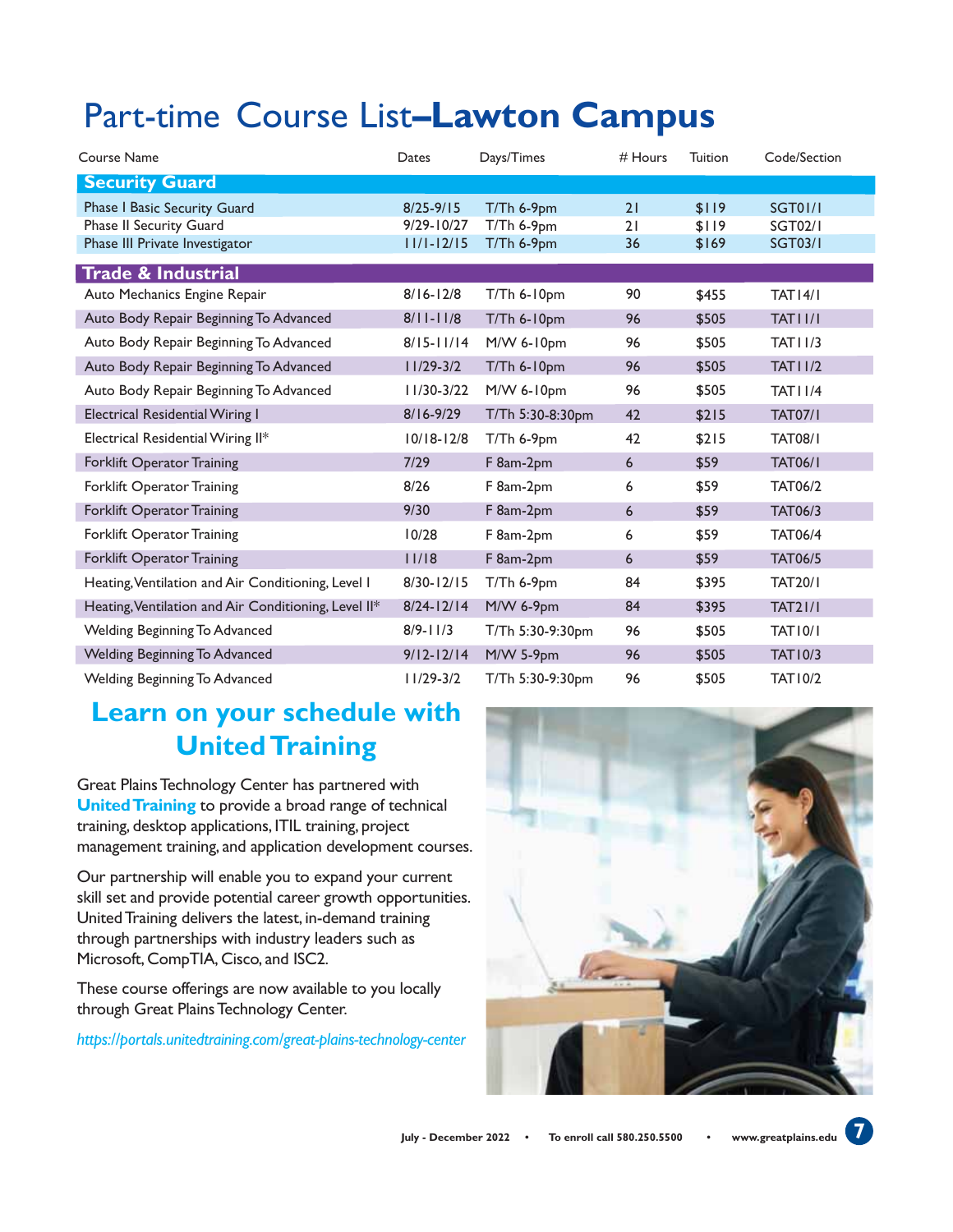# Part-time Course List**–Frederick Campus**

| Course Name                           | Dates          | Days/Times         | # Hours           | Tuition | Code/Section     |
|---------------------------------------|----------------|--------------------|-------------------|---------|------------------|
| <b>Business &amp; Office</b>          |                |                    |                   |         |                  |
| Quickbooks Desktop                    | $10/25 - 12/8$ | T/Th 6-8:30 pm     | 30hr              | \$129   | $F-BIZ12/1$      |
| <b>Computer</b>                       |                |                    |                   |         |                  |
| Microsoft Excel                       | $9/27 - 10/20$ | T/Th 6-9pm         | 24hr              | \$105   | <b>F-CMP02/1</b> |
| Microsoft PowerPoint                  | $9/6 - 9/20$   | T/Th 6-8pm         | I0hr              | \$49    | <b>F-CMP08/1</b> |
| Google Basics                         | $8/23 - 9/1$   | T/Th 6-9pm         | 12hr              | \$65    | F-CMP10/1        |
| <b>Windows 10 Fundamentals</b>        | $8/2 - 8/18$   | T/Th 6-9pm         | 18hr              | \$69    | F-CMP07/I        |
| <b>Health &amp; Medical</b>           |                |                    |                   |         |                  |
| Long Term Care Nurse Aide (CNA)       | $8/16 - 11/15$ | T/Th 5:30-10:00 pm | 120 <sub>hr</sub> | \$355   | F-MED01/1        |
| <b>Personal Enrichment</b>            |                |                    |                   |         |                  |
| Canvas Painting                       | 8/8            | M 5:30-7:30        | 2 <sub>hr</sub>   | \$30    | <b>F-GNL76/1</b> |
| <b>Canvas Painting</b>                | 10/10          | M 5:30-7:30        | 2 Hr              | \$30    | <b>F-GNL76/2</b> |
| <b>Canvas Painting</b>                | 12/12          | M 5:30-7:30        | 2hr               | \$25    | <b>F-GNL76/3</b> |
| <b>Christmas Wreaths</b>              | 11/15          | T 5:30-7:30        | 2hr               | \$25    | <b>F-GNL60/1</b> |
| <b>Fall Wreaths</b>                   | 9/20           | T 5:30-7:30        | 2hr               | \$25    | <b>F-GNL59/1</b> |
| Stay in Touch: Zoom, Skype & Facetime | 8/22           | M 6-8              | 2 <sub>hr</sub>   | \$15    | <b>F-GNL78/1</b> |
| <b>Public Safety</b>                  |                |                    |                   |         |                  |
| CPR For Health Care Providers (BLS)   | 8/2            | T 5-10pm           | 5hr               | \$49    | <b>F-PUB07/I</b> |
| CPR For Health Care Providers (BLS)   | 9/6            | T 5-10pm           | 5hr               | \$49    | <b>F-PUB07/2</b> |
| CPR For Health Care Providers (BLS)   | 10/4           | T 5-10pm           | 5hr               | \$49    | <b>F-PUB07/3</b> |
| CPR For Health Care Providers (BLS)   | 11/1           | T 5-10pm           | 5hr               | \$49    | <b>F-PUB07/4</b> |
| CPR For Health Care Providers (BLS)   | 12/6           | T 5-10pm           | 5hr               | \$49    | <b>F-PUB07/5</b> |
| <b>First Aid</b>                      | 8/16           | T 6-10pm           | 4hr               | \$49    | <b>F-PUB06/1</b> |
| First Aid                             | 9/20           | T 6-10pm           | 4hr               | \$49    | <b>F-PUB06/2</b> |
| <b>First Aid</b>                      | 10/18          | T 6-10pm           | 4hr               | \$49    | <b>F-PUB06/3</b> |
| First Aid                             | 11/15          | T 6-10pm           | 4hr               | \$49    | <b>F-PUB06/4</b> |
| <b>First Aid</b>                      | $12/13$        | T 6-10pm           | 4hr               | \$49    | <b>F-PUB06/5</b> |
| <b>Trade &amp; Industrial</b>         |                |                    |                   |         |                  |
| Intro to Manufacturing                | $8/16 - 9/22$  | T/Th 5:30-8:30     | 36hr              | \$179   | $F-TATO1/I$      |
| Intro to Manufacturing                | $10/18 - 12/1$ | T/Th 5:30-8:30     | 36hr              | \$179   | $F-TAT01/2$      |

Supplies are required for course titles with a check-mark. Call ahead for a supply list, 1-580-335-5525.

*Enroll prior to the first day of class so your class won't be cancelled due to low enrollment.* 

*Tuition is due at the time of enrollment.*

*Please note: Prerequisites are required for all course titles with an asterisk \*.*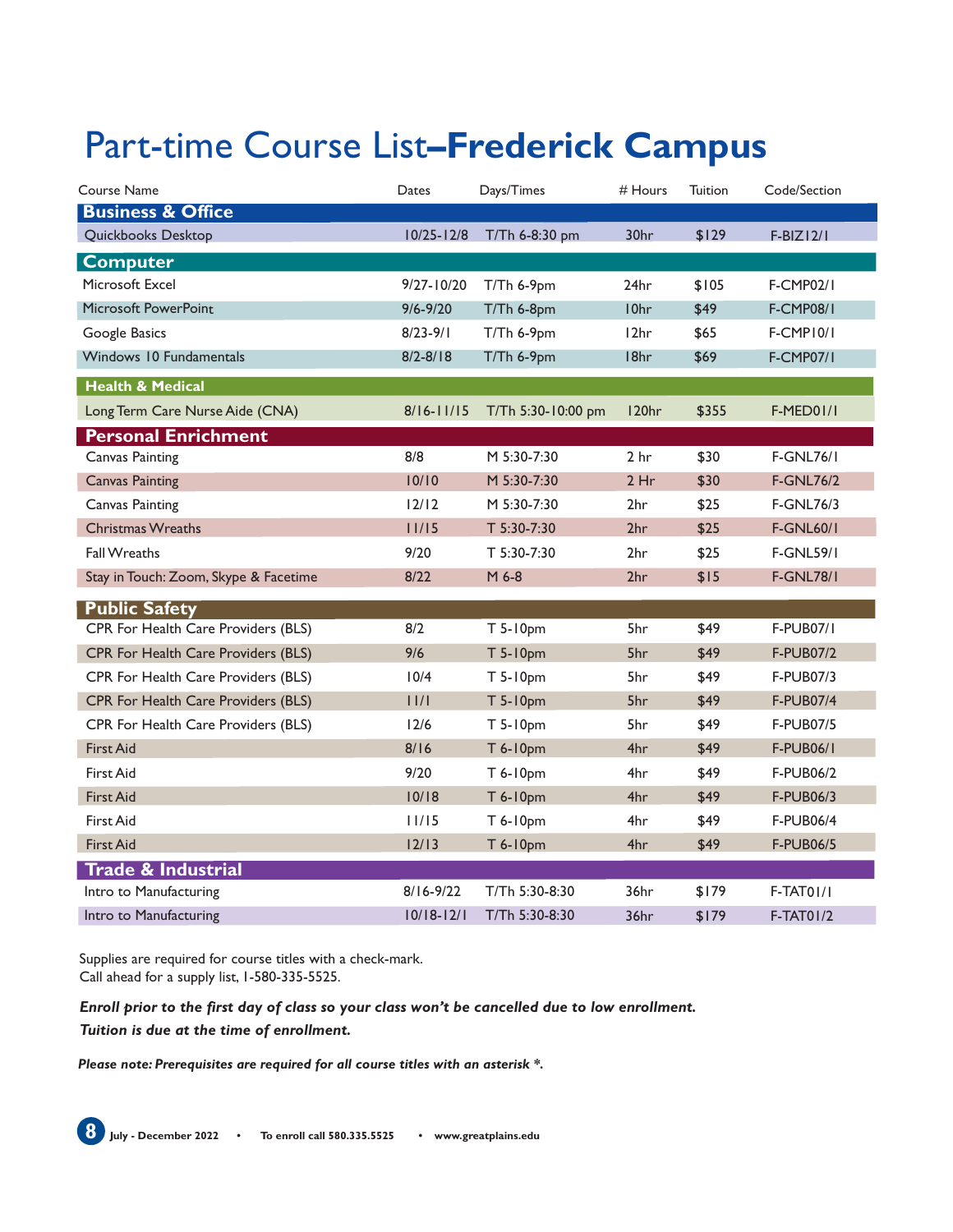

# Business & Office

### **Bookkeeping**

This course is designed for students with no prior knowledge about accounting or finance. This class addresses accounting terminology, revenue, expenses, net income, the accounting equation, debits, and credits. Additionally, students will learn how Accounts Payable and Accounts Receivable affect financial health. Students will learn how to read financial statements, balance sheets, income statements, and cash flow statements. We will discuss the benefits of using software and manual systems, as well as how and why financial transactions are documented. Text required.

| 36 hours       | \$189 |          |         |
|----------------|-------|----------|---------|
| $10/24 - 12/7$ | M/W   | $6-9$ pm | BIZ04/I |

### **QuickBooks\***

QuickBooks is the most well-known bookkeeping software on the market. It's not surprising that QuickBooks users are highly sought after by employers. Intuit, the makers of QuickBooks, is phasing out QuickBooks Desktop and introducing QuickBooks Online, a cloud-based subscription service that gives users the freedom to work from any device — anytime, anywhere. This course will teach this newest version of QuickBooks, so those new to QuickBooks or transitioning from QuickBooks Desktop will find this course invaluable. Accounting Level I is a good companion to this class for a more in-depth understanding of business accounting. Text and flash drive required.

| 30 hours      | \$155 |                |          |  |
|---------------|-------|----------------|----------|--|
| $9/6 - 10/6$  | T/Th  | $5:30-8:30$ pm | BIZIII/I |  |
| $11/1 - 12/8$ | T/Th  | $5:30-8:30$ pm | BIZ11/2  |  |



### **Follow us on Instagram @GreatPlainsTech**

## **Use your VA benefits and gain new skills and new career**

### **GPTC Education Programs Eligible for VA Education Funding:**

- Air Conditioning / **Refrigeration**
- 
- Auto Body Repair • Automotive Technician
- 
- Certified Medication Aide
- CISCO Networking Academy
- 
- EMT Basic
- 
- EMT Advanced • EMT Paramedic
- General Maintenance
- Long Term Care Nurse Aide • Medical Coder
- Medical Office Professional
- Network Technician
- Office/Accounting Clerk
- Private Investigator, Armed
- Private Investigator, Unarmed
- Computer Support Specialist Real Estate Sales Associate
	- Security Guard, Armed
	- Security Guard, Unarmed
	- Special Education Paraprofessional
- **Workers** 
	- Welding

*All students receiving VA benefits must attend 100% of all clock hours to receive education benefits.*

Questions regarding evening classes and benefits at Great Plains Technology Center should be directed to a Career Counselor in Building 100, Room 107, or call 580.250.5503.

### **To contact the Regional Veterans Administration:**

**Department of Veteran Affairs, P.O. Box 8888 Muskogee, OK 74402-8888 Phone: 1.888.442.4551 • www.gibill.va.gov**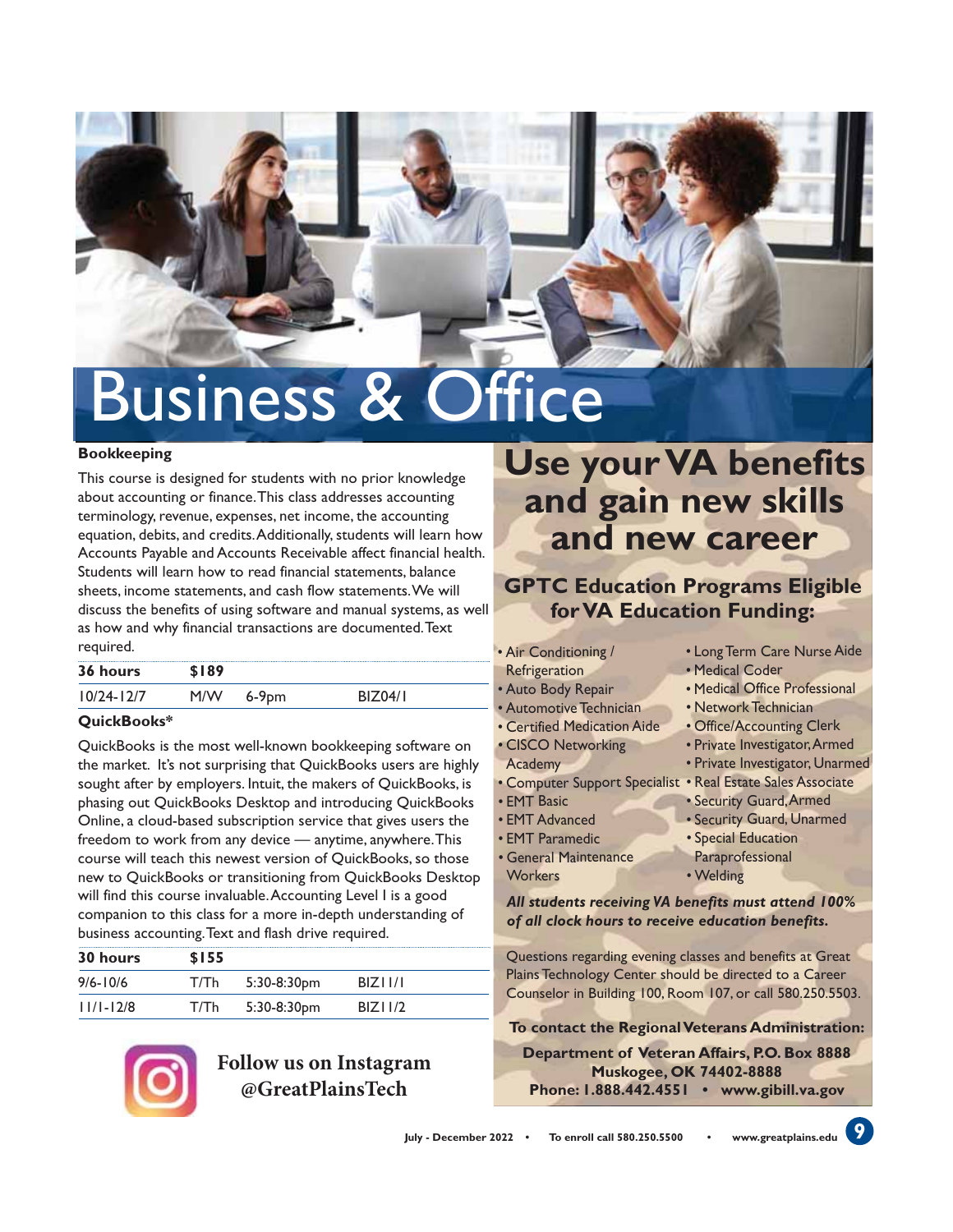

#### **Early Education-Pathway to Your National Credential**

 Childcare workers are not babysitters; they are early childhood educators. The Child Development Associate (CDA) is a national credential required for early care and education providers. Students wishing to pursue the CDA must have a high school diploma or equivalent. You will gain the skills to nurture children in terms of emotional, physical, intellectual, and social development. Class assignments require interaction with children in a childcare setting. Ideally, a student will work at a childcare facility, or have done so in the past. Students must complete a portfolio which includes extensive writing (typewritten) assignments. Scholarships are available, call 1-866-343-3881 or visit www.okhighered.org/secc to see if you qualify. This online program is in partnership with Caddo-Kiowa Technology Center. Basic Windows navigation skills is highly recommended. In order to be employed in Oklahoma at a licensed childcare facility, you have to be able to pass a background check/sex offender registry check. Text required.

| 10 hours        | \$44                                          |                                               |
|-----------------|-----------------------------------------------|-----------------------------------------------|
|                 | Unit 1: Providing for Children's Safety       |                                               |
| $7/1 - 12/6$    | Online                                        | CCC01/I                                       |
| 10 hours        | \$44                                          |                                               |
|                 | Unit 2: Providing for Children's Health       |                                               |
| $7/1 - 12/6$    | Online                                        | CCCO <sub>2</sub> /I                          |
| 15 hours        | \$66                                          |                                               |
|                 | Unit 3: Providing an Environment for Learning |                                               |
| $7/1 - 12/6$    | Online                                        | CCCO3/I                                       |
| <b>30 hours</b> | \$131                                         |                                               |
|                 |                                               | Unit 4: Child Growth & Developmental Concepts |
| $7/1 - 12/6$    | Online                                        | CCCO4/I                                       |
|                 |                                               |                                               |

### **25 hours \$109**

| <b>Practices</b> | Unit 5: Ensuring Developmentally Appropriate |                                                       |
|------------------|----------------------------------------------|-------------------------------------------------------|
| $7/1 - 12/6$     | Online                                       | CCCO <sub>5/1</sub>                                   |
| 15 hours         | \$66                                         |                                                       |
|                  | <b>Unit 6: Guiding Children</b>              |                                                       |
| $7/1 - 12/6$     | Online                                       | CCCO6/I                                               |
| 10 hours         | \$44                                         |                                                       |
|                  | Unit 7: Involving Families and the Community |                                                       |
| $7/1 - 12/6$     | Online                                       | CCCO7/I                                               |
| 10 hours         | \$44                                         |                                                       |
|                  | Unit 8: Program Plans and Record Keeping     |                                                       |
| $7/1 - 12/6$     | Online                                       | <b>CCC08/1</b>                                        |
| 10 hours         | \$44                                         |                                                       |
|                  |                                              | Unit 9: Developing as an Early Education Professional |
| $7/1 - 12/6$     | Online                                       | <b>CCC09/I</b>                                        |
| 15 hours         | \$66                                         |                                                       |
|                  | Unit 10: Putting It All Together             |                                                       |

#### 7/1-12/6 Online CCC09/1

**Notice of Non-Discrimination –** Great Plains Technology Center does not discriminate on the basis of race, color, national origin, sex, disability or age in its programs and activities.

The following persons have been designated to handle inquiries regarding the nondiscrimination policies: Title IX: Morgan Gould, Director Business Services, mgould@greatplains.edu; and/or Justin McNeil, Campus Director jmcneil@greatplains.edu at Great Plains Technology Center, 4500 SW. Lee Blvd., Lawton. In Frederick: Ken McKee, Campus Director kmckee@greatplains.edu and/or Mandy Carter, Counselor mcarter@greatplains.edu, 580.335.5525 at Great Plains Technology Center, 2001 E. Gladstone, Frederick, OK.

504 Coordinator: Kristi Barnett, Disabilities Services Coordinator, kbarnett@greatplains.edu., 4500 SW Lee Blvd., Lawton, OK 73505

**10 July - December 2022 • To enroll call 580.250.5500 • www.greatplains.edu**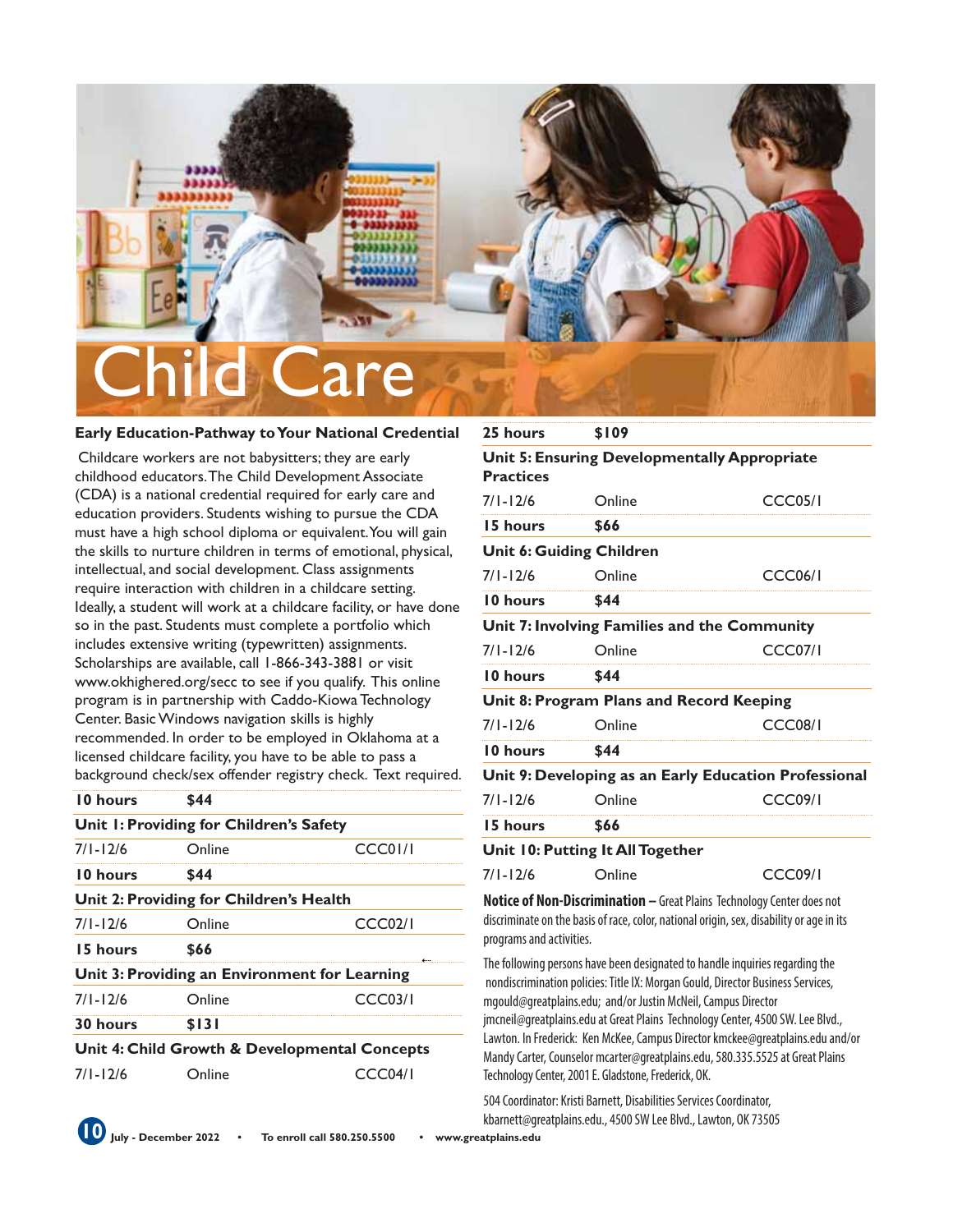

# Computer

#### **Microsoft Excel\***

*Prerequisite: Basic Windows navigation.* 

Give yourself the competitive edge by attending this class! Employers frequently include Microsoft Excel experience as a necessity when hiring new employees to work in an office environment. Create spreadsheets that put all of the data at your fingertips. Learn the techniques to work more easily and quickly than ever before.Text and flash drive required.

| 24 hours        | \$125 |             |                     |
|-----------------|-------|-------------|---------------------|
| $10/25 - 11/17$ | T/Th  | 5:30-8:30pm | CMP <sub>19/1</sub> |

### **Python Coding Camp**

This course guides students through the basics of coding in python including a description, significance, and relevance. The course will give students the tools and references needed to learn how to code in python and provide active practice. Students will learn how python benefits the IT professional. Acquired competencies include writing python code from scratch, using open-source code to help speed up processes, using GitHub and pip.

| 48 hours      | \$239 |               |         |
|---------------|-------|---------------|---------|
| $7/11 - 7/21$ | M-Th  | 8:30am-3:15pm | CMP07/1 |
|               |       |               |         |

### **Windows and the World Wide Web**

If you are looking to learn basic computer skills, this is the place to start. Learn the latest version of Microsoft Windows applications and functions along with the basics of the internet to include how to navigate and locate information on the World Wide Web. If you are just learning to use a computer, this is the perfect place to start! Text and flash drive required.

| <b>18 hours</b> | \$99 |             |                      |
|-----------------|------|-------------|----------------------|
| $9/13 - 9/29$   | T/Th | 5:30-8:30pm | CMP <sub>10</sub> /1 |

## **CompTIA** Get IT Certified

### **Network+ Certification Prep Course\***

Prepare for the CompTIA's Network + Certification Exam. Using a computer-based program, you will install networking hardware, configure a small office/home office (SOHO) network, and connect mobile and desktop devices to a network. Hardware devices provide real-to-life experiences with lights, switches, cables, adapters, and devices. A natural progression is recommended to have the CompTIA A+ Certification prior to taking Network+, then proceed onto Security+.

| 96 hours     | \$575 |                |
|--------------|-------|----------------|
| $8/8 - 11/7$ | M/W   | 6-10pm CMP37/1 |

### **Security + Certification Prep Course**

CompTIA's Security+ is a well-respected, vendor-neutral security certification. Security+ credential holders are recognized as possessing superior technical skills, broad knowledge and expertise in multiple security-related disciplines. This instructor-led, online curriculum course allows you to practice security implementation and configuration in a virtual environment. Hands-on simulated labs allow you to configure user accounts, restrictions, and passwords as well as manage certificates, secure wireless connections, configure firewalls and more! Recommended progression: CompTIA A+ Certification first, followed by Network+ or Cisco CCENT, then proceed onto Security+.

| 72 hours       | \$479 |                     |
|----------------|-------|---------------------|
| $11/16 - 2/13$ | M/W   | $6 - 10$ pm CMP36/1 |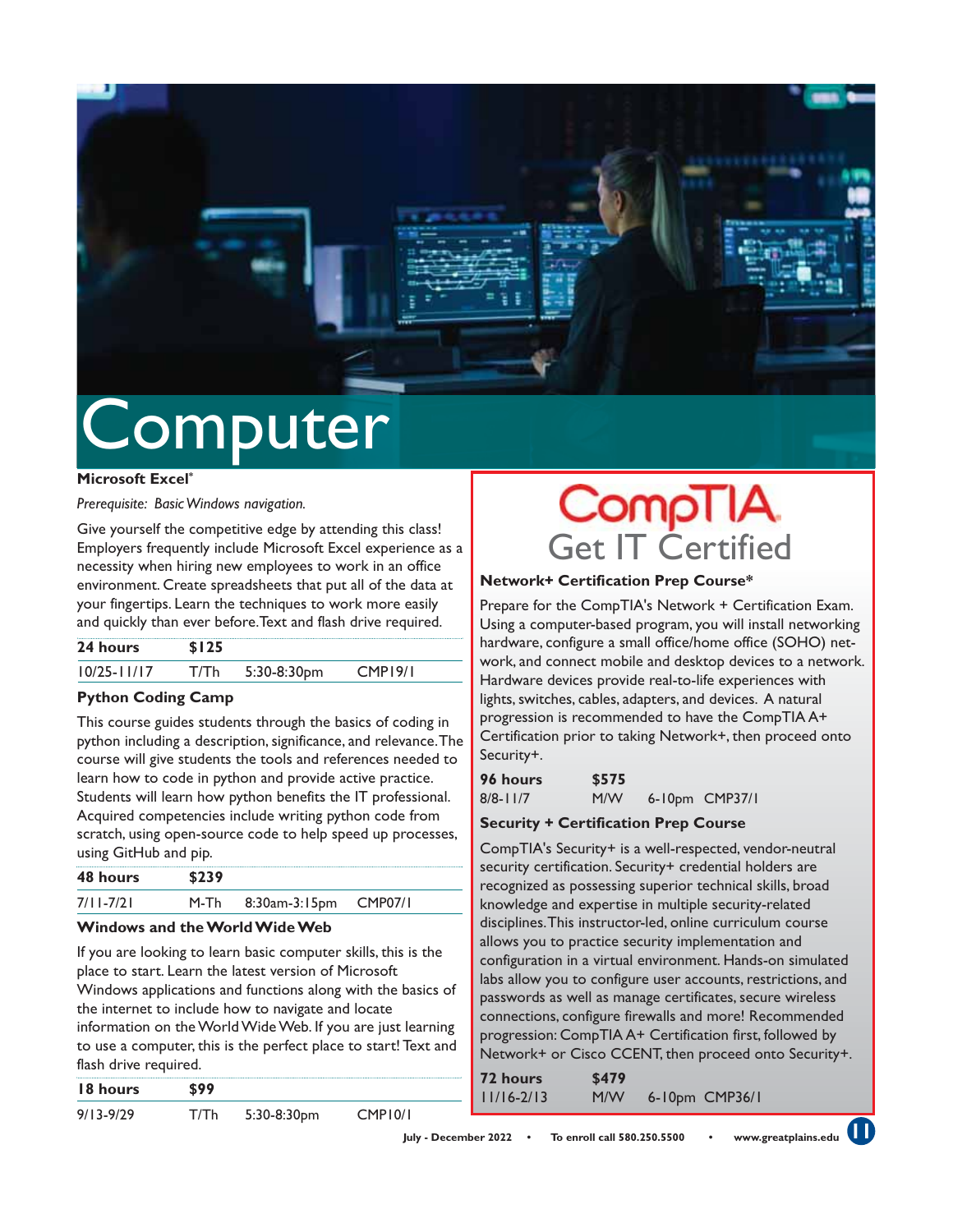

**Advanced CMA Combined** 

*Students must be a CNA for at least 6 months and have a current CMA certification to enroll.* 

The Advanced Certified Medication Aide Combined (ACMA) class includes nasogastric, gastrostomy, oral metered dose inhaler and nebulizer training along with glucose monitoring and insulin administration training for Certified Medication Aides working in a long-term care environment. 100% attendance plus competency required for successful completion of this course. Text required.

| 26 hours        | \$155 |          |                      |  |
|-----------------|-------|----------|----------------------|--|
| $10/27 - 11/15$ | T/Th  | $6-9$ pm | MED <sub>26</sub> /I |  |

### **Anatomy and Physiology**

You will take away from this class the ability to identify body systems, components and their function. This class along with Medical Terminology *(strongly encouraged that you take Medical Terminology prior to taking this class)* will provide you with a solid foundation for more advanced medical classes. Text required.

| 96 hours      | \$385 |             |         |
|---------------|-------|-------------|---------|
| $10/17 - 3/6$ | M/W   | 6:30-9:30pm | MED03/I |

#### **Certified Medication Aide\***

#### *Prerequisite: Math for Health Occupations.*

Advance from a Certified Nurse Assistant to a Certified Medication Aide (CMA). You will learn about medication classifications, orders, storage, documentation, routes of administration, and medications used for every major body system. In addition to classroom instruction, students must complete 16 clinical hours. Students must provide immunization documents and pass a drug urinalysis. Prerequisite: Current BLS (CPR) card, must have a current Oklahoma Nurse Aide Certification with no abuse notations and worked as a CNA for six months, and have a high

school diploma or equivilent. Must have physical and mental capability to safely perform duties. Text required.

| 58 hours         | \$335 |         |                      |
|------------------|-------|---------|----------------------|
| $8/23 - 10/6$    | T/Th  | $6-9pm$ | MED <sub>24</sub> /I |
| $11/29 - 1 - 26$ | T/Th  | $6-9pm$ | <b>MED24/2</b>       |

#### **Long Term Care Nurse Aide\***

#### *Prerequisite: CPR/BLS Card.*

This field is growing and in high demand! This Oklahoma State Health Department approved course combines practical education coupled with on-location training to teach you about resident care to include safety, mental health, personal care, and basic nursing skills. According to Oklahoma State Law, if a criminal arrest check reveals a person having been convicted of an offense which bars employment in a healthcare entity, the trainee shall be withdrawn from the training program. Additional costs associated with training excluding scrubs and shoes include books and supplies at approximately \$100, certification testing fees \$70, urine analysis \$35.

| \$469 |               |                     |
|-------|---------------|---------------------|
| T/Th  | $6-9$ pm      | MED <sub>19/1</sub> |
| M/W   | $6-9$ pm      | <b>MED19/2</b>      |
| T/Th  | $6-9$ pm      | <b>MED19/3</b>      |
| $M-F$ | 8:15am-2:50pm | <b>MED20/I</b>      |
| $M-F$ | 8:15am-2:50pm | <b>MED20/2</b>      |
| $M-F$ | 8:15am-2:50pm | <b>MED20/3</b>      |
| $M-F$ | 8:15am-2:50pm | <b>MED20/4</b>      |
| $M-F$ | 8:15am-2:50pm | <b>MED20/5</b>      |
|       |               |                     |

**12 July - December 2022 • To enroll call 580.250.5500 • www.greatplains.edu**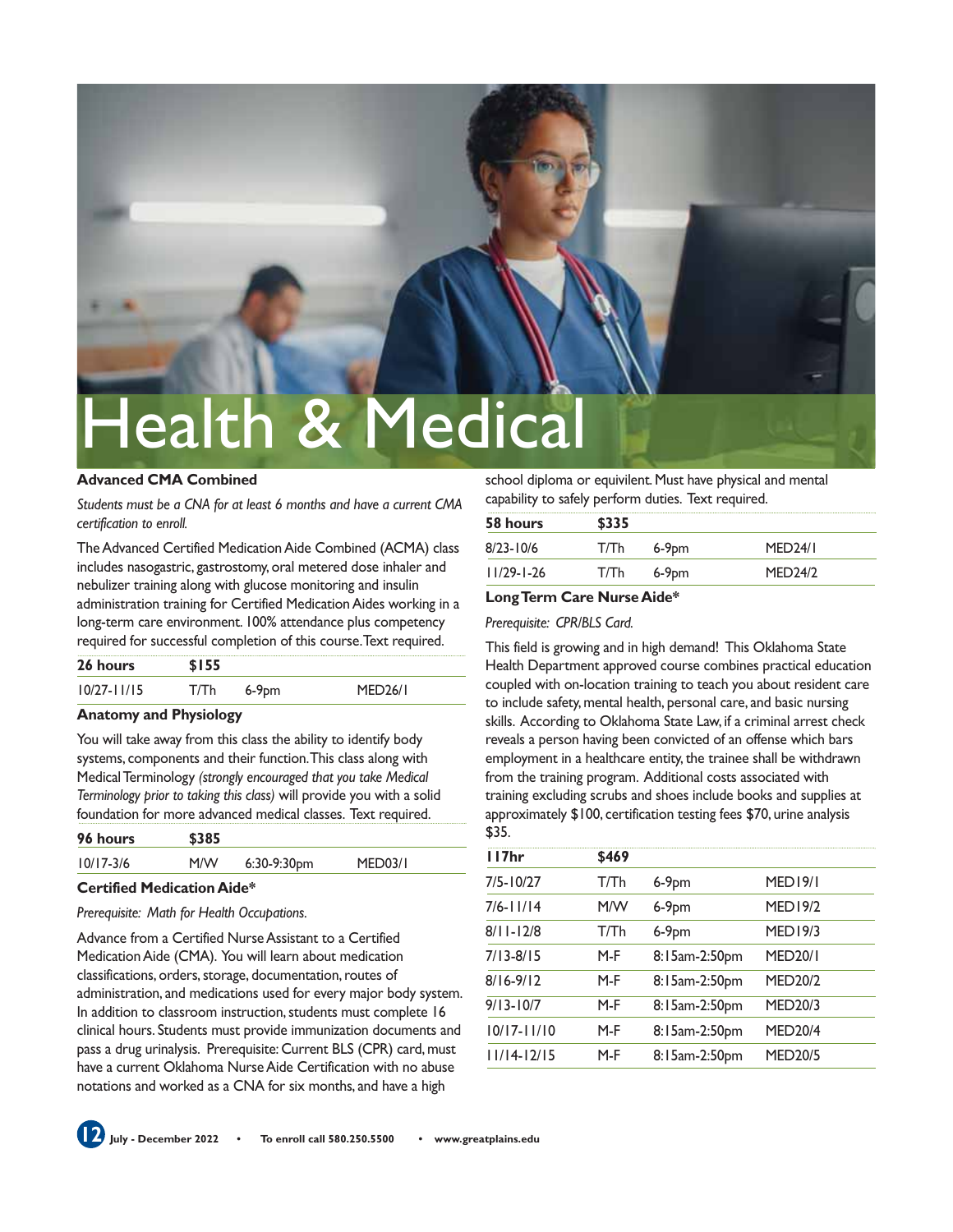# Health & Medical

### **Math for Health Occupations**

Math is used extensively in the healthcare field. Increase your odds of success by enrolling in this refresher class that involves practical real-world applications. Text required.

| 36 hours       | \$179 |          |                      |
|----------------|-------|----------|----------------------|
| $8/11 - 9/20$  | T/Th  | $6-9$ pm | MED <sub>05</sub> /I |
| $8/22 - 10/3$  | M/W   | $6-9pm$  | <b>MED05/2</b>       |
| $10/18 - 12/1$ | T/Th  | $6-9pm$  | <b>MED05/3</b>       |

### **Medical Billing and Codiing: Basics\***

*Prerequisites: Medical Terminology* 

In this 96-hour course, students will be introduced to the medical coding field for both hospital and medical offices. The medical coder will learn the basic principles behind ICD-10-CM and CPT-4 nomenclatures and how to use them effectively and appropriately in the workplace. Texts required.

| 96 hours      | \$435 |       |                      |
|---------------|-------|-------|----------------------|
| $7/25 - 12/5$ | M/W   | 6-9pm | MED <sub>56</sub> /I |

### **Medical Terminology**

This class is the obvious choice to start your medical career. Medical vocabulary is essential to work in any health career from a Medical Coder to a Surgical Technologist. *It is strongly recommended that you take this class prior to taking Anatomy and Physiology.* Text required.

| 54 hours       | \$255 |          |                      |
|----------------|-------|----------|----------------------|
| $8/22 - 10/31$ | M/W   | $6-9pm$  | MED <sub>04</sub> /I |
| $11/9 - 2/6$   | M/W   | $6-9$ pm | MFD04/2              |

## **Testing Center**

Great Plains Technology Center is pleased to offer the following tests to businesses and citizens of Southwest Oklahoma:

- OKLAHOMA DEPARTMENT OF HEALTH tests
- OKLAHOMA DEPARTMENT OF LABOR tests
- PARAPRO test
- PEARSON VUE tests
- PROMETRIC ASE PROFESSIONAL tests
- PSI (Oklahoma Contractors and Insurance) tests

### For info, visit the web:

www.greatplains.edu/student-resources/testing or call 580.250.5518

### **Pharmacy Technician\***

*Prerequisite: Math for Health Occupations.* 

The Pharmacy Technician is one of the fastest growing professions in the medical care field. With ongoing pharmaceutical and technological advancements in pharmacy, pharmacy technicians are required to stay up to date with laws, regulations and everyday pharmacy operations. This comprehensive course will teach students the proper techniques and knowledge needed to become a successful Pharmacy Technician.

If you choose to pursue national certification (which isn't required to work in Oklahoma, but may be preferred by employers), you must have received a high school diploma or GED by the application receipt deadline and never been convicted of a felony to sit for the National Pharmacy Technician Certification examination. Text required as well as a calculator.

| 102 hours     | \$515   |         |
|---------------|---------|---------|
| 8/22-1/23 M/W | $6-9DM$ | MED32/I |

### **Phlebotomy Technician**

Students gain hands-on experience in blood collection, specimen handling, venipuncture and finger stick techniques, and more in this exciting class. Students gain experience by drawing blood from each other. The documented experience gained during this class allows you to take a National Phlebotomy Certification exam. Students wishing to take the exam must have a high school diploma or GED and pay an online testing fee of around \$117. Texts and scrubs required.

| 72 hours       | \$369 |         |                      |
|----------------|-------|---------|----------------------|
| $7/12 - 10/4$  | T/Th  | $6-9pm$ | MED <sub>06</sub> /I |
| $8/15 - 11/14$ | M/W   | $6-9pm$ | <b>MED06/2</b>       |
| $9/22 - 1/10$  | T/Th  | $6-9pm$ | <b>MED06/3</b>       |
| $10/18 - 1/26$ | T/Th  | $6-9pm$ | <b>MED06/4</b>       |
| 11/28-3/20     | M/W   | $6-9pm$ | <b>MED06/5</b>       |

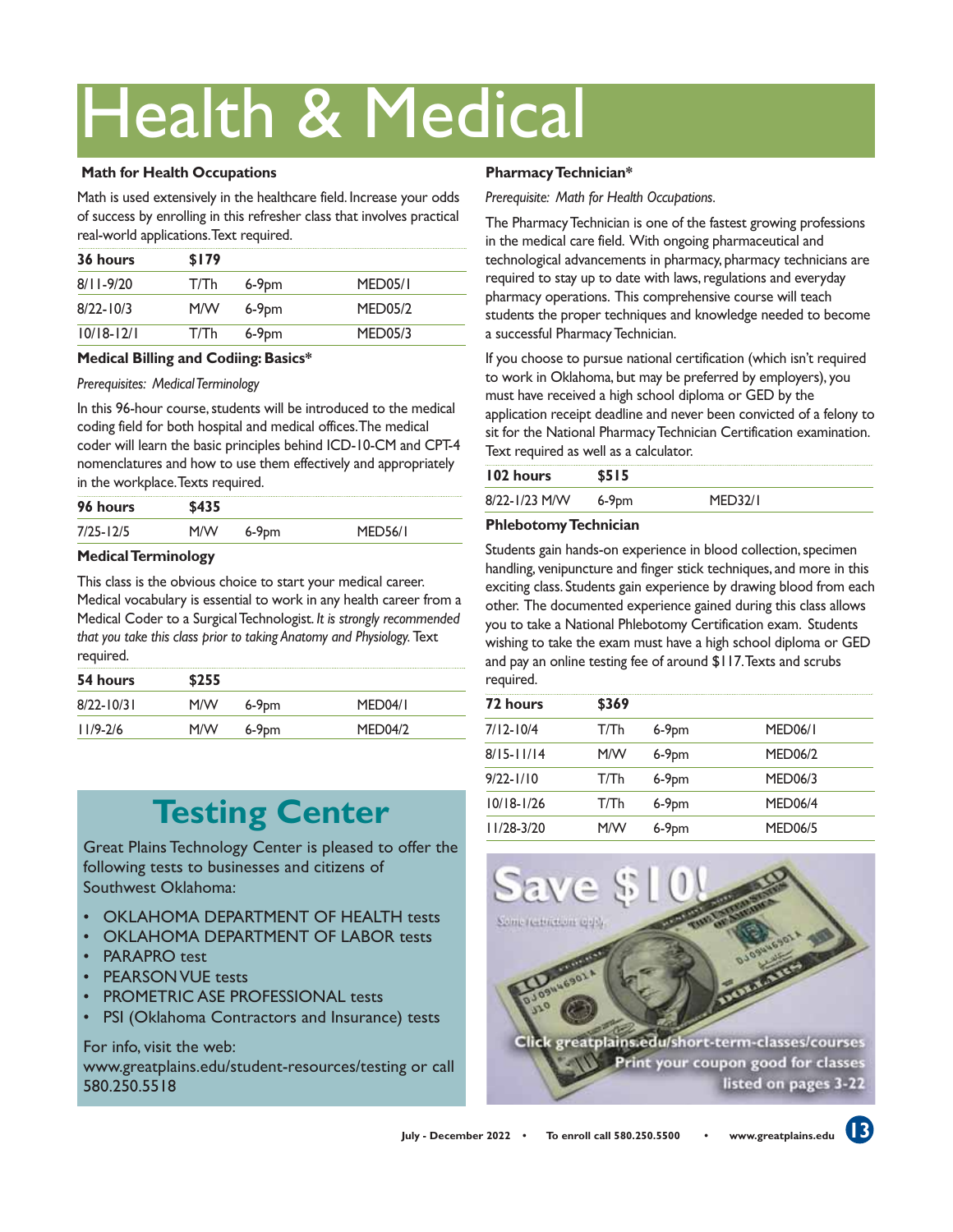

# **1otorcycle Rider**

### **Basic RiderCourse**

This Motorcycle Safety Foundation (MSF) sponsored course covers the basic fundamentals of motorcycling. You will receive step-by-step instructions on how to safely ride a motorcycle. Successful completion of this course satisfies the DOD MSF card requirement. It waives the Oklahoma written and driving test to obtain your motorcycle "M" endorsement on your license. Students 14-17 must have their legal guardian attend the first session to sign a consent form. Anyone under the age of 18, by law, has to complete an MSF course to get their "M" endorsement on their license. Training motorcycles are provided. Students must wear long-sleeve shirt, long pants, over-the-ankle footwear, full-fingered gloves, eye protection and an approved helmet (which we provide if you don't have one). Students must complete and pass a 3-hour eCourse before the first session of class. Cost of the eCourse is included in tuition. Instructions for accessing this course will be provided upon enrollment.

### **19 hours \$175**

*Meets Friday 6-9pm, and Saturday and Sunday 7am-3:30pm*

| $7/8 - 7/10$  | F 6-9pm, S/S 7-3:30pm | <b>PUB04/1</b> |
|---------------|-----------------------|----------------|
| $7/15 - 7/17$ | F 6-9pm, S/S 7-3:30pm | <b>PUB04/2</b> |
| $7/22 - 7/24$ | F 6-9pm, S/S 7-3:30pm | <b>PUB04/3</b> |
| $7/29 - 7/31$ | F 6-9pm, S/S 7-3:30pm | <b>PUB04/4</b> |
| $8/12 - 8/14$ | F 6-9pm, S/S 7-3:30pm | <b>PUB04/5</b> |
| $8/26 - 8/28$ | F 6-9pm, S/S 7-3:30pm | <b>PUB04/6</b> |
| $9/9 - 9/11$  | F 6-9pm, S/S 7-3:30pm | <b>PUB04/7</b> |
| $9/16 - 9/18$ | F 6-9pm, S/S 7-3:30pm | <b>PUB04/8</b> |
| $9/23 - 9/25$ | F 6-9pm, S/S 7-3:30pm | <b>PUB04/9</b> |
|               |                       |                |

## **Are You a School Employee?**

### **We've got a deal for you!**

Full-time school employees within the Great Plains' district can receive 50% off the cost of tuition on most classes listed in this catalog, pages 3-22.

For more information give us a call at 580-250-5500.

*Does not apply to the Motorcycle classes or Health Skills Testing. Notify staff at*  the time of enrollment in order to receive discount. No discounts or refunds will *be awarded after enrollment is complete. Only one discount per class.*



### **Bright Ideas Welcomed!**

**If you have a great idea for a class we're not offering, tell us about it.** 

### **580.250.5500**

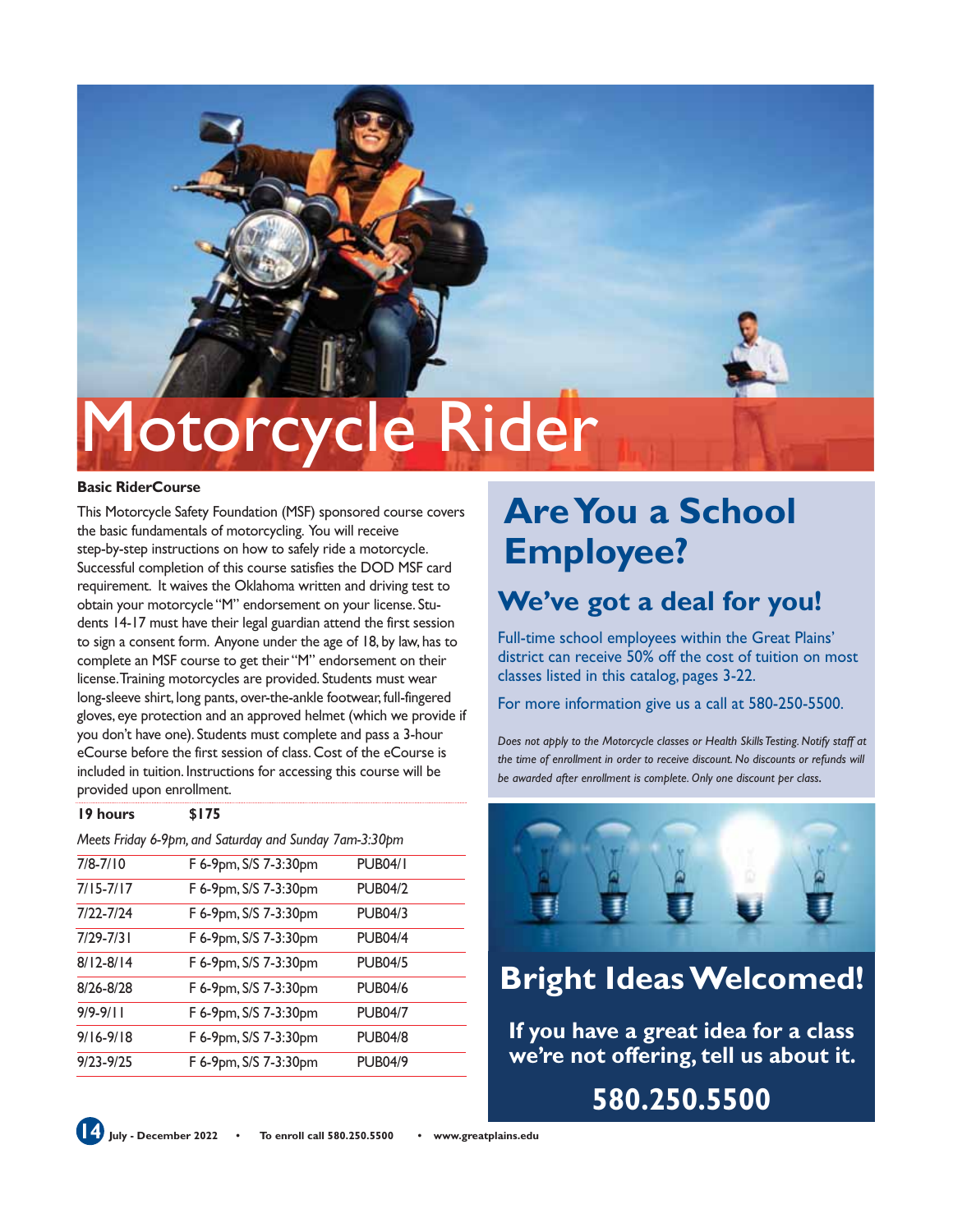

#### **Candy: Holiday Classic Candy**

Learn the art of old-fashioned candy making just in time to make these sweet treats for friends and family for the holidays. Students will learn how to make classic cinnamon crack hard candy in this fun, hands-on class taught by local professionals and sweet shop owners. Tuition is \$14, required supplies \$15. Discounts apply to tuition portion only.

| 3 hours | \$29 |          |                |
|---------|------|----------|----------------|
| 11/7    | м    | $6-9$ pm | <b>GNL96/1</b> |

### **Cooking: A Greek Evening**

Join us for a fun night of authentic Greek cooking. Instructor Lisa Marion hails from the island of Crete and has over 20 years of experience in restaurant management, including as the owner and operator of El Greco restaurant and the Food and Beverage Manager at the Lawton Country Club. Lisa will demonstrate cooking techniques, answer questions, and serve a delicious Greek meal. Total cost is \$29: \$15 for tuition and \$14 for supplies. Discounts apply to tuition only.

| 3 hours | \$29 |             |                |
|---------|------|-------------|----------------|
| 8/25    | Th   | 5:30-8:30pm | <b>GNL92/1</b> |

#### **Cooking: Mediterranean Meal**

Benvenuto! Instructor Lisa Marion is originally from the Mediterranean and has over 20 years of experience in restaurant management, including as the owner and operator of El Greco restaurant and the Food and Beverage Manager at the Lawton Country Club. Lisa will demonstrate cooking techniques, answer questions, and serve a delicious Italian meal. The more the merrier, so tell a friend to enroll with you! Total cost is \$29: \$15 for tuition and \$14 for supplies. Discounts apply to tuition only.

| 3 hours | \$29 |             |                |
|---------|------|-------------|----------------|
| 10/27   | Th   | 5:30-8:30pm | <b>GNL95/1</b> |

#### **Crochet Basics**

Learn the stitches, tools, and techniques you need to get started crocheting. Our knowledgeable instructor Cheyenne Smith will provide step-by-step instructions for getting started, improving your skills, and troubleshooting problems. Learn how to start and finish a project, change colors, and read a pattern as well. Tuition is \$29. Textbook and supplies are \$20. Discounts apply to tuition only. Come join the fun!

| 12 hours | \$29 |         |          |
|----------|------|---------|----------|
| 9/6-9/15 |      | $6-9pm$ | GNI 91/I |

### **Cozy Crochet**

For students who already know the basics of crocheting. Come join our instructor Cheyenne Smith who will teach you how to create something soft and cozy for fall. Students will choose from a variety of projects to keep your hands, head, or drinks warm on crisp days. Feel free to bring your own preferred yarn and tools. Tuition is \$29. Textbook and supplies are \$20. If you already have your textbook from the Crochet Basics class, supplies fees are just \$10. Discounts apply to tuition only.

| 12 hours      | \$29 |         |          |  |
|---------------|------|---------|----------|--|
| $9/27 - 10/6$ |      | $6-9pm$ | GNI 90/1 |  |



### **Like us on Facebook.**

**www.facebook.com/greatplainstechnologycenter**

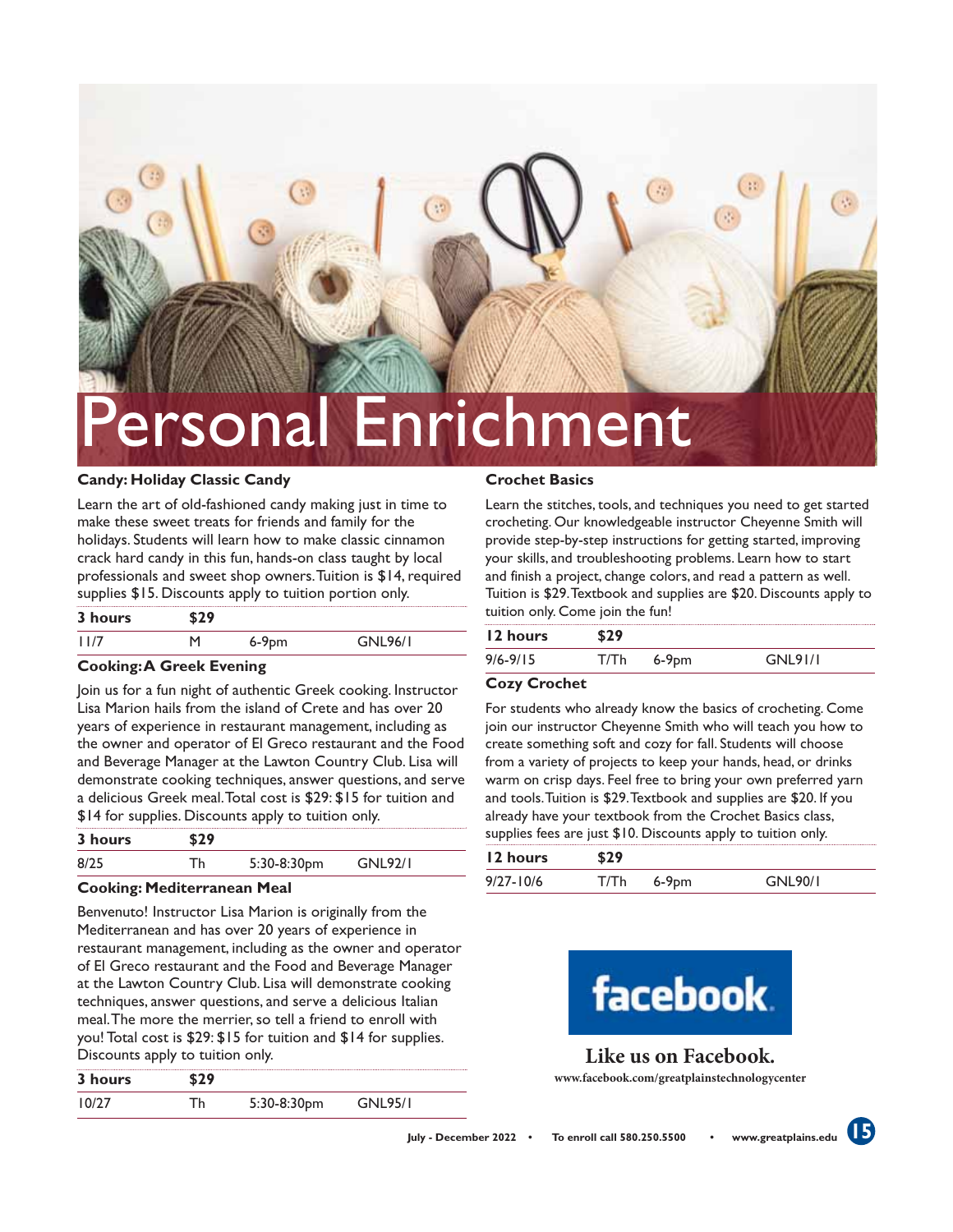# Personal Enrichment

### **Dance: Couples Two-Step**

The two-step is one of the most popular dances done to country music in this area. Students will learn the skills necessary to do beginner level patterns and moves in both dances. Smooth soled shoes and comfortable clothing are recommended. *For COVID 19 safety reasons, students must enroll with a partner from their family/social circle. In order to keep students safe, we will not be able to partner individually enrolled students with other individually enrolled students.* Enroll your spouse, significant other, friend, or family member at the same time, and receive \$5 off the second enrollment.

| 6 hours       | \$59 |             |                |
|---------------|------|-------------|----------------|
| $8/16 - 8/25$ | T/Th | 7:15-8:45pm | <b>GNL45/1</b> |

### **Dance: Couples Waltz**

Enroll yourself and your partner in this fun class to learn the basic patterns and turns of this graceful dance suitable for both ballroom and country music. For COVID 19 safety reasons, students must enroll with a partner from their family/social circle. In order to keep students safe, we will not be able to partner individually enrolled students with other individually enrolled students. Enroll your spouse, significant other, friend, or family member at the same time, and receive \$5 off the second enrollment.

| 6 hours  | \$59 |             |                |
|----------|------|-------------|----------------|
| 8/30-9/8 | T/Th | 7:15-8:45pm | <b>GNL52/1</b> |

### **Dance: Line Dancing**

Do you enjoy dancing, but don't always have a partner? Looking for an enjoyable way to exercise? This class was designed especially for you! The classic line dances are taught as well as newer dances danced to a variety of music. Wear comfortable clothing and smooth soled shoes as you won't be sitting down in this exciting class.

| 8 hours       | \$69 |           |                |  |
|---------------|------|-----------|----------------|--|
| $8/16 - 9/8$  | T/Th | $6 - 7pm$ | <b>GNL42/1</b> |  |
| 4 hours       | \$39 |           |                |  |
| $9/20 - 9/29$ | T/Th | $6 - 7pm$ | GNL43/1        |  |

### **Digital Photography\***

*Prerequisite: Basic Windows navigation.* 

Enjoy this fun class while picking up tips to make you a better photographer! Understand lighting, composition, your camera settings, creative techniques and more. Bring your camera to class the first session. Text and flash drive required.

| 30 hours       | \$149 |          |         |
|----------------|-------|----------|---------|
| $9/20 - 10/27$ | T/Th  | $6-9$ pm | GNL10/1 |

### **Home Gardening and Landscaping**

Paul Loveless, B.S. Agronomy and A.S. Horticulture, uses his knowledge and expertise from 40 years of experience as the owner/operator of a landscape services company to teach students how to establish and maintain their home gardens and landscapes. Students will learn the basics of design, plant selection, maintenance, irrigation, and much more to turn your yard into a showpiece your neighbors will envy.

| <b>30 hours</b> | \$149 |                |                |
|-----------------|-------|----------------|----------------|
| 7/25-8/31       | M/W   | $5:30-8:30$ pm | <b>GNL94/1</b> |

### **Resin Art**

Gift yourself or a loved one a handmade, one-of-a-kind treasure. Students will choose from three project options: chess set, dominoes set, or coasters set. All required materials are provided, but students can bring their own small, flat items to set in the resin to make them extra special. Ideas include pressed flowers from a special garden, travel mementos such as tickets or postcards, small jewelry. The possibilities are endless. Call 580-250-5500 for more details or to enroll. Tuition is \$22. Supplies are \$23. Discounts apply to tuition only.

| 4 hours        | \$45         |       |                |
|----------------|--------------|-------|----------------|
| $7/5 - 7/7$    | $T/Th$ 6-8pm |       | <b>GNL88/2</b> |
| $11/29 - 12/1$ | T/Th         | 6-8pm | <b>GNL88/1</b> |

### **Seasonal Make and Take Craft**

This is a relaxed, fun "make and take" seasonal crafting class, perfect for groups of friends to take together. Students will learn techniques and tips for creating festive, attractive crafts on a budget and leave with their very own one-of-a-kind creation. Classes are \$25 each: \$11 for tuition and \$14 for supplies. Discounts and waivers apply to tuition only.

| 2.5 hours | \$25 |             |                |
|-----------|------|-------------|----------------|
| 8/18      | Тh   | 5:30-8:00pm | <b>GNL81/1</b> |
| 9/22      | Th   | 5:30-8:00pm | <b>GNL81/2</b> |
| 10/20     | Th   | 5:30-8:00pm | <b>GNL81/3</b> |
| 11/17     | Th   | 5:30-8:00pm | <b>GNL81/4</b> |
| 12/8      | Гh   | 5:30-8:00pm | <b>GNL81/5</b> |

#### **Sign Language Level I**

Utilize sign language to communicate with others that use it. Learn the manual alphabet, simple sentences, and comprehension of signs made by others. Text required.

| 35 hours  | \$179 |              |            |
|-----------|-------|--------------|------------|
| 9/13-11/3 | T/Th  | $6 - 8:30pm$ | $GNI$ 08/1 |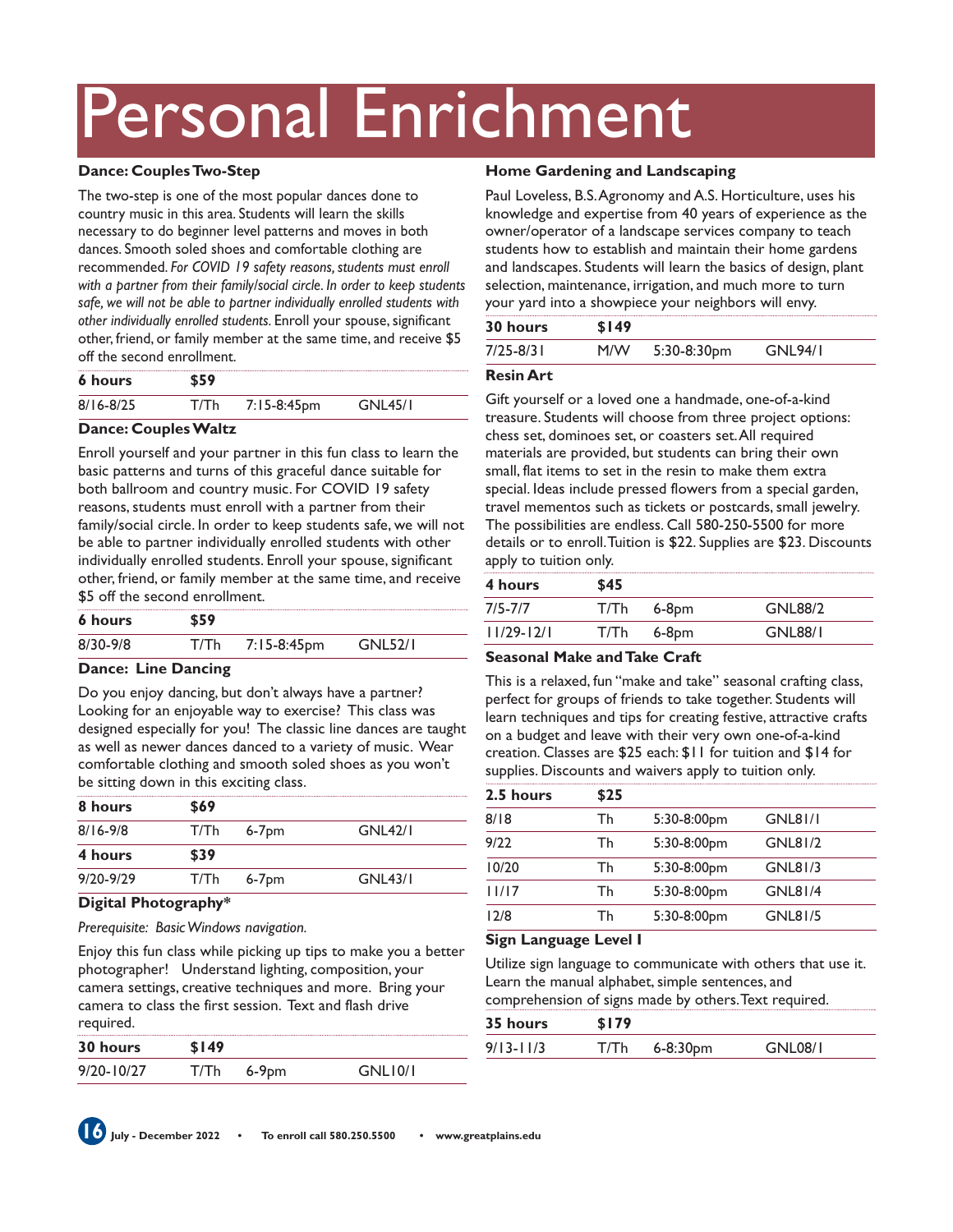# Personal Enrichment

### **Sports Officiating: Football**

Now's your chance to make calls from the field instead of the stands! Learn to referee and become a certified sports official. Instructor Darrell Knapp has 40 seasons of football officiating experience and is the President of the Sooner Football Officials Association. Darrell will teach the official rules of the game along with mechanics, positioning, uniforms, and the steps to becoming an OSSAA certified official. Where else can you get paid to enjoy a sport you love?

| 24 hours      | \$119 |                |  |                |  |
|---------------|-------|----------------|--|----------------|--|
| $7/19 - 8/16$ | €/Th  | $5:30-8:30$ pm |  | <b>GNL85/1</b> |  |

### **Sports Officiating: Football**

If you've ever wondered what the officials are looking for in a basketball game or would just like to get closer to the action, maybe basketball officiating is for you. This course is designed to take you from absolutely no knowledge to the basics of officiating. Whether you want to officiate grade school, middle school, high school, college, or professional, this is the place to start. Our instructor Jay Craft is a 20-time basketball state tournament official and 19-year past president of the Wichita Mountains Basketball Officials Association.

| 24 hours       | <b>SII9</b> |                |                |
|----------------|-------------|----------------|----------------|
| $10/17 - 11/9$ | M/W         | $5:30-8:30$ pm | <b>GNL85/1</b> |

# Professional Development

**Adult Education Prep Course**  *(formerly GED)*

### **Call 580-250-5685 for details.**

### **Learn English**

This course is designed for people who have limited English skills and would like to improve their speaking and understanding of conversational English. Students will improve fluency, pronunciation, and comprehension through practice and study of listening comprehension, English grammar, vocabulary, idioms, and literacy skills. Textbooks provided.

| 40 hours        | \$119 |                      |                |  |
|-----------------|-------|----------------------|----------------|--|
| $9/6 - 11/3$    | T/Th  | 10am-12:30pm PRD03/1 |                |  |
| $10/17 - 12/14$ | M/W   | 5-7:30 <sub>pm</sub> | <b>PRD03/2</b> |  |

### **Prerequisite Testing**

So you don't think you need that prerequisite class? Challenge the requirement by testing for Medical Terminology, Math for Health Occupations, and/or Anatomy and Physiology. Call 580-250-5500 for information.

| l hour | <b>PRD75</b> |
|--------|--------------|
|        |              |

### **Write Right: Grammar Refresher for the Workplace**

Do you panic a little every time you have to send an email to your boss or a client? Wish you'd paid a little closer attention in English class every time you have to send a report to your colleagues? This course will reacquaint you with some grammar rules you've already learned and maybe introduce you to a few you never knew. Students will also develop an understanding of the importance of tone, word choice, and clarity in effective workplace communication.

### **Call for details.**

### **Special Education Paraprofessional Training**

Do you have that special touch? Assist in the special education classroom by working with students with disabilities. Paraprofessionals provide support in the classroom or in community-based education settings; assist the teaching in implementing the IEP; provides safety, health-related, and personal care supports to enable a child to access the educational program. This training meets one of the requirements needed to obtain SEP Registry status in Oklahoma. This course does NOT prepare you to take the Parapro test. A high school diploma or GED is required. You must attend all 24-hours of this course. No discounts are eligible.

| 24 hours     | \$132 |         |                |
|--------------|-------|---------|----------------|
| $9/6 - 9/29$ | T/Th  | $6-9pm$ | <b>PRD06/1</b> |

## **We offer training solutions.**

Great Plains Technology Center can deliver expert computer software training *when you need it*.

We identify specific skills needed to improve the proficiency of your employees and then develop customized training to meet those needs.

For more information call 580.250.5606 and ask about our customized contract training for businesses, or email: ljamison@greatplains.edu.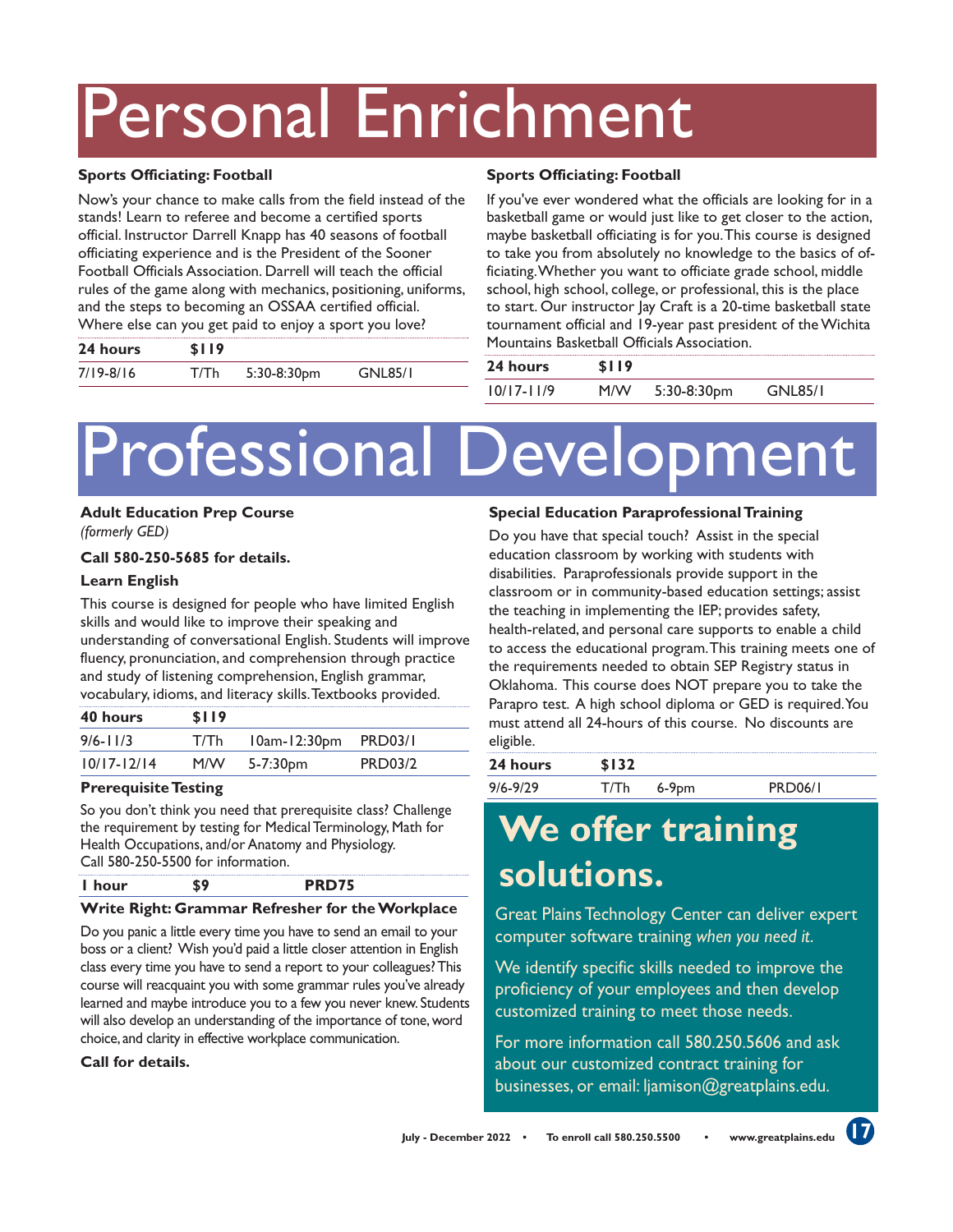# Public Safety

### **CPR/Basic Life Support (BLS)**

You can be a life saver! This Basic Life Support (BLS) class teaches you to perform rescue breathing on an adult, child, and infant. You will also be prepared to use an Automatic External Defibrillator (AED). The student manual cost is included in the tuition.

| 5 hours | \$49 |             |                 |
|---------|------|-------------|-----------------|
| 7/II    | М    | 9am-2pm     | <b>PUB07/1</b>  |
| 7/13    | W    | $5 - 10$ pm | <b>PUB07/2</b>  |
| 7/19    | T    | $5 - 10$ pm | <b>PUB07/3</b>  |
| 7/21    | Th   | 5-10pm      | <b>PUB07/4</b>  |
| 7/27    | W    | $5 - 10$ pm | <b>PUB07/5</b>  |
| 8/8     | M    | 9am-2pm     | <b>PUB07/6</b>  |
| 8/10    | W    | $5 - 10$ pm | <b>PUB07/7</b>  |
| 8/16    | Τ    | $5 - 10$ pm | <b>PUB07/9</b>  |
| 8/18    | Th   | 5-10pm      | <b>PUB07/8</b>  |
| 8/24    | W    | $5 - 10$ pm | <b>PUB07/10</b> |
| 9/12    | M    | 9am-2pm     | <b>PUB07/12</b> |
| 9/14    | W    | $5 - 10$ pm | <b>PUB07/13</b> |
| 9/20    | T    | $5 - 10$ pm | <b>PUB07/14</b> |
| 9/22    | Th   | $5 - 10$ pm | <b>PUB07/15</b> |
| 9/28    | W    | 5-10pm      | <b>PUB07/16</b> |
| 10/3    | M    | 9am-2pm     | <b>PUB07/17</b> |
| 10/5    | W    | $5 - 10$ pm | <b>PUB07/18</b> |
| 10/19   | W    | $5 - 10$ pm | <b>PUB07/19</b> |
| 10/25   | т    | 5-10pm      | <b>PUB07/20</b> |
| 10/27   | Th   | $5 - 10$ pm | <b>PUB07/21</b> |
| 11/7    | M    | 9am-2pm     | <b>PUB07/22</b> |
| 11/9    | W    | $5-10$ pm   | <b>PUB07/23</b> |
| 11/15   | Τ    | 5-10pm      | <b>PUB07/24</b> |
| 11/17   | Th   | $5 - 10$ pm | <b>PUB07/25</b> |
| 11/30   | W    | $5 - 10$ pm | <b>PUB07/26</b> |
| 12/5    | M    | 9am-2pm     | <b>PUB07/27</b> |
| 12/7    | W    | 5-10pm      | <b>PUB07/28</b> |
| 12/13   | T    | $5 - 10$ pm | <b>PUB07/29</b> |

### **Emergency Medical Responder**

This course, formerly known as First Responder, is an introductory course that will prepare you to successfully challenge the National Registry and receive certification. This course covers all aspects, responsibilities, and duties for providing emergency care in a variety of medical emergency situations. You will be able to identify and understand your legal, moral, and ethical responsibilities as you work and perform as a health care professional.

You must be 18-years old to take the certification exam.

| 80 hours  |   |                    |        |
|-----------|---|--------------------|--------|
| 7/71-9/79 | . | 6-10 <sub>pm</sub> | רסו ום |

### **EMS Instructor Refresher**

This 16-hour course satisfies the Oklahoma State Department of Health requirement for EMS instructor renewal. Students will review objective and evaluation writing, classroom management, curriculum review and utilization, and instructional theory and application.

| --             |                    |         |  |
|----------------|--------------------|---------|--|
| 16 hours       |                    |         |  |
| $11/7 - 11/17$ | 6-10 <sub>pm</sub> | PLIR43/ |  |
|                |                    |         |  |

### **First Aid**

Feel confident in an emergency! Get certified in First Aid through American Heart Association in this short class. The student manual cost is included in the tuition.

| 4 hours | \$49 |             |                |
|---------|------|-------------|----------------|
| 8/29    | м    | $6 - 10$ pm | <b>PUB06/5</b> |
| 9/29    | l h  | $6 - 10$ pm | <b>PUB06/1</b> |
| 10/24   | м    | $6 - 10$ pm | <b>PUB06/2</b> |
| 11/29   |      | $6 - 10$ pm | <b>PUB06/3</b> |
| 12/12   | м    | $6 - 10$ pm | <b>PUB06/4</b> |

### **Hazardous Materials Awareness**

Students will recognize the presence of hazardous materials and applicable Federal and State regulations and reporting requirements. All emergency responders are required to complete this course. *Hazardous Materials Level 1 - Awareness is a prerequisite for all other Oklahoma HAZMAT courses.*

| 8 hours       | 560 |            |                       |  |
|---------------|-----|------------|-----------------------|--|
| $8/29 - 8/31$ | M/W | $6 - 10pm$ | PLIR <sub>28</sub> /1 |  |

### **Enroll early to avoid cancellations.**



**@GreatPlainsTech**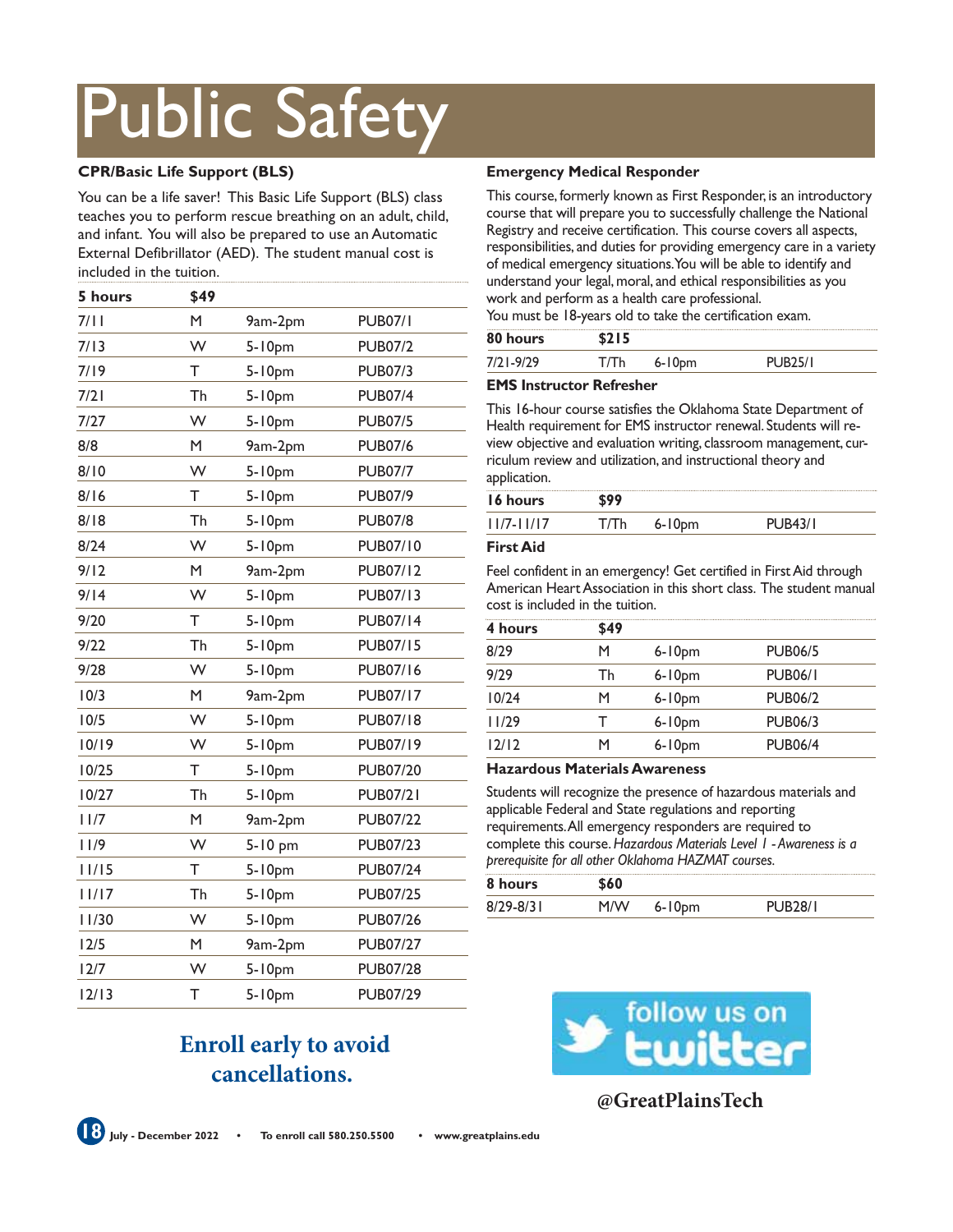# Public Safety

### **Hazardous Materials Operations**

*Prerequisite: Hazardous Materials Awareness and SCBA Training.* 

Students will be able identify hazardous materials and methods for stabilizing an incident. This program was developed for Firefighter response to HAZMAT Emergencies and is required training for all firefighters that respond to hazardous materials incidents. STUDENTS MUST PROVIDE FIREFIGHTER TURNOUT GEAR.

*This course, along with Hazardous Materials Awareness are requisites for Firefighter Level I.* 

| 40 hours      | \$199 |             |                |
|---------------|-------|-------------|----------------|
| $9/7 - 10/17$ | M/W   | $6 - 10$ pm | <b>PUR29/1</b> |

### **Paramedic Level III\***

Prerequisite: EMT-Paramedic Level II.

This is the third course of a four course Paramedic Program. You are introduced to aspects of paramedicine that will prepare you for some of the medical and cardiac topics of concern to the paramedic. You will participate in 150-hours of clinicals where you will be exposed to actual patient contact in settings such as the emergency department of hospitals under the direct supervision of an emergency physician, as well as riding out on an Advanced Life Support staffed ambulance. Text required.

| 267 hours     | \$975 |         |                |
|---------------|-------|---------|----------------|
| $8/15 - 1/25$ | M/W   | 9am-5pm | <b>PUB13/1</b> |
| $8/16 - 1/24$ | T/Th  | 9am-5pm | <b>PUB13/2</b> |

# **Attention High School Seniors & Recent Grads!**

### **Apply today for your \$2100 Dr. George Bridges Next Step Scholarship!**\*

Applications are available in Room 107 of Building 100 or online at:

www.greatplains.edu/student-resources/financial-aid/next-step

Your **\$2100 Dr. George Bridges Next Step Scholarship** is exclusively for high school students or recents graduates,\* and can be used towards our many full-time career programs, as well as dozens of part-time career classes.





## **Senior Discount!**

Seniors 60+ can receive 50% off the cost of tuition on most part-time courses listed on pages 3-22 in this catalog. Some restrictions apply, see below. For more information give us a call at 580.250.5500.

*Does not apply to the Motorcycle classes or Health Skills Testing. Notify staff at the time of enrollment in order to receive discount. No discounts or refunds will be awarded after enrollment is complete. Only one discount per class.*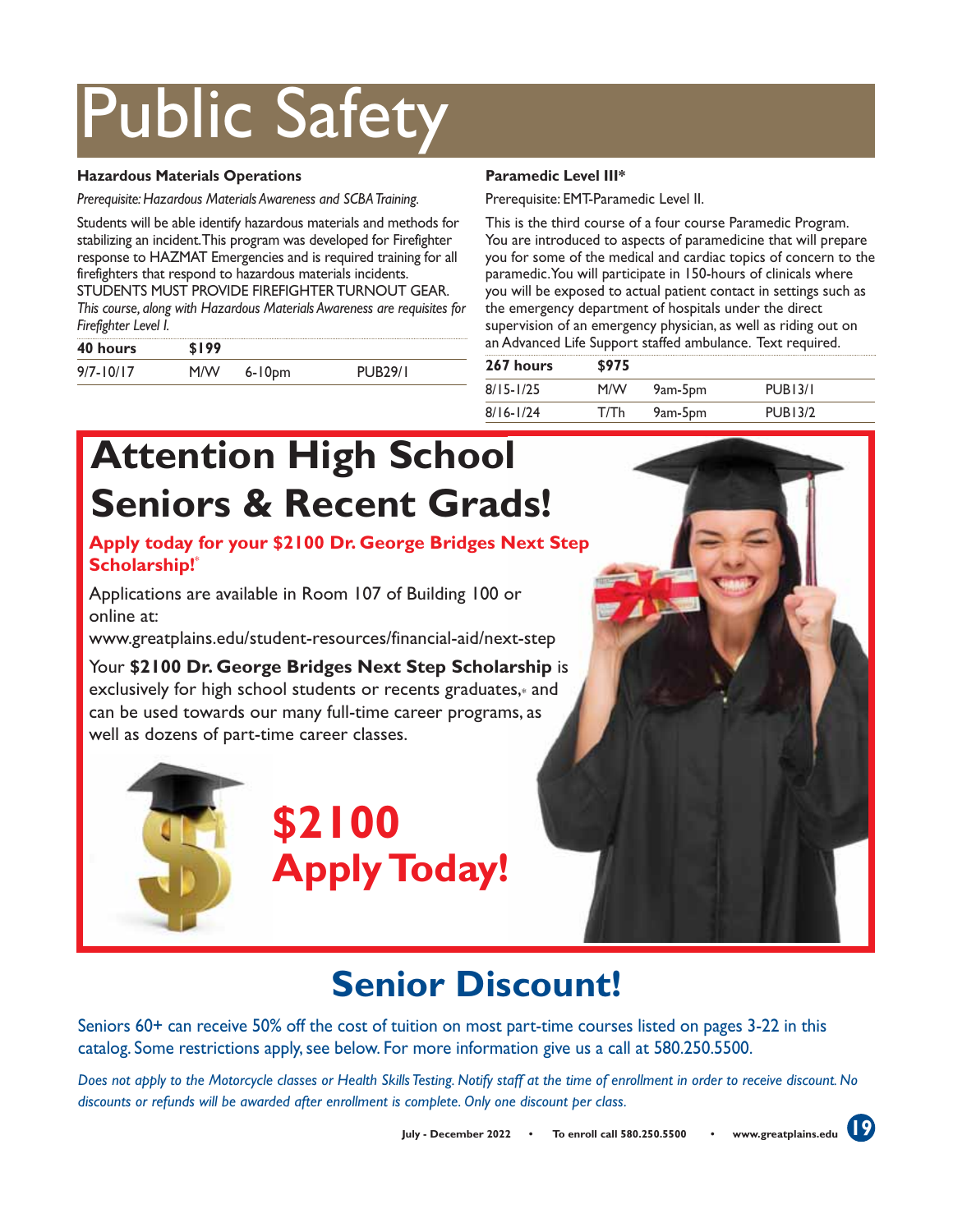

# Security Guard

#### **Phase I Basic**

Take the first step toward obtaining your security guard license. CLEET requires that students attend all units of instruction so full attendance is mandatory. Certain crime convictions may disqualify a person from obtaining or holding an unarmed or armed security guard license. You must be 18-yrs old to become licensed as an unarmed security guard, and 21 to become licensed as an armed security guard. More information about licensure may be found at www.ok.gov/cleet. Click on Licensing then Security Guard. Text required.

| 21 hours      | \$119 |       |         |
|---------------|-------|-------|---------|
| $8/25 - 9/15$ | T/Th  | 6-9pm | SGT01/1 |

#### **Phase II Security Guard**

This phase of training is related to the tasks of an unarmed security guard. Learn about public relations, fixed post duties, patrolling, and investigation of security incidents. Security guard license applicants must successfully complete Phases 1 and 2 before testing, then apply with CLEET to gain licensure. Certain crime convictions may disqualify a person from obtaining or holding an unarmed or armed security guard license. Text required.

| 21 hours       | \$119 |       |         |
|----------------|-------|-------|---------|
| $9/29 - 10/27$ | T/Th  | 6-9pm | SGT02/1 |

#### **Phase III Private Investigator**

This compelling class combined with Phase 1 basic are all you need to obtain your unarmed private investigator license. The BLS indicates that private detectives and investigators earn around \$22 per hour in Oklahoma. Learn about client responsibility, complying with various laws, conducting investigations, locating information and surveillance. Certain crime convictions may disqualify a person from obtaining or holding an unarmed or armed security guard license or a private investigator license. Text required.

| 36 hours     | \$169 |          |                |
|--------------|-------|----------|----------------|
| $11/1-12/15$ |       | $6-9$ pm | <b>SGT03/I</b> |
| 6n           |       |          |                |

### **Earn a High School Equivalency (HSE) Diploma at Great Plains Technology Center**

### *(formerly GED)*

Persons interested in working toward High School Equivalency (HSE) should come to Room 148, located in Building 100, and fill out an application. We will call and schedule an appointment for Orientation and Placement Testing as seats become available. HSE classes are offered at no cost.

### **HSE TESTING**

For dates and information, contact the ABE office at 580.250.5585.

Great Plains Technology Center offers 3 HSE Testing choices:

• GED • HiSET • TASC

All are acceptable for High School Equivalency

Cost varies by test, from \$70-\$136

All tests contain four basic parts:

• Math • Language Arts • Science • Social Studies

For information, call Adult Education at:

580.250.5685 or 580.250.5656 or email

blake.thomas@greatplains.edu

### **Enroll early to avoid cancellations.**

**20 July - December 2022 • To enroll call 580.250.5500 • www.greatplains.edu**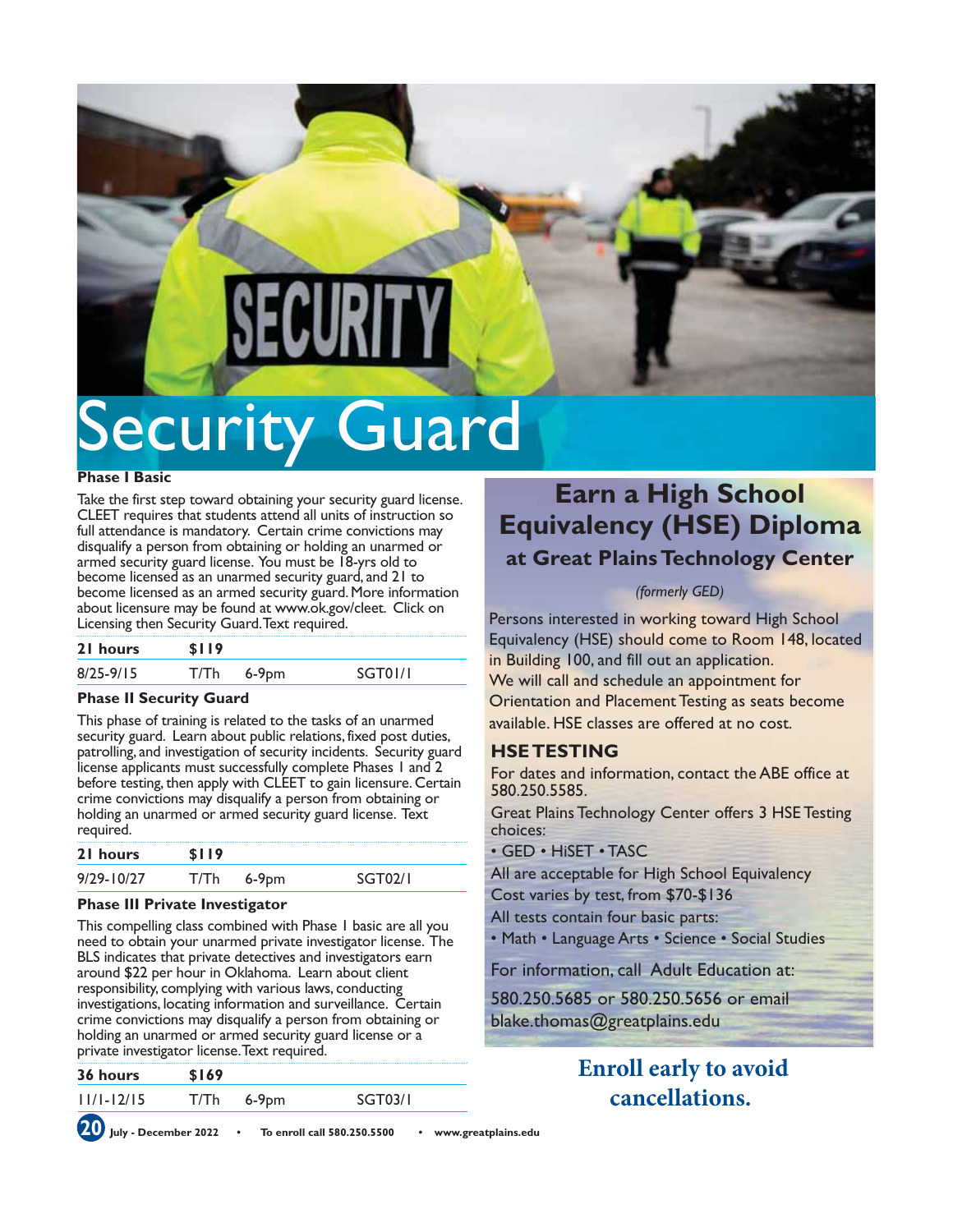

#### **Auto Mechanics: Engine Repair**

Are you considering a career in auto mechanics? Maybe you'd just like to be able to do some work on your own vehicles? In this hands-on, fast-paced course, students will learn theory of operation, engine components, fuel system, ignition system, precision measuring with micrometers, and more. Our

instructor has over 25 years of experience in the automotive field. Text required.

| 90 hours      | \$455 |             |                |
|---------------|-------|-------------|----------------|
| $8/16 - 12/8$ | T/Th  | 5:30-8:30pm | <b>TAT14/1</b> |

#### **Auto Body Repair Beginning to Advanced**

Whether it takes sheet metal repair, fiberglass body panel installation, structural alignment or paint refinishing, it is all here for you. Students will provide a project which must meet with the instructor's approval.

| 96 hours       | \$505 |             |                     |
|----------------|-------|-------------|---------------------|
| $8/11 - 11/8$  | T/Th  | $6 - 10pm$  | TATII/I             |
| $8/15 - 11/14$ | M/W   | $6 - 10$ pm | TAT11/3             |
| $11/29-3/2$    | T/Th  | $6 - 10$ pm | TAT11/2             |
| $11/30-3/22$   | M/W   | $6 - 10$ pm | TATI <sub>1/4</sub> |

#### **Electrical Residential Wiring Level I**

You will learn the principles of electrical wiring, from gauging wire size to installing electrical outlets, light switches, and breaker boxes. The course will focus specifically on electrical applications of electrical wiring. Text required.

| 42 hours      | 5215             |         |
|---------------|------------------|---------|
| $8/16 - 9/29$ | T/Th 5:30-8:30pm | TAT07/I |

### **Enroll early to avoid cancellations.**

### **Electrical Residential Wiring Level II**

*Prerequisite: Electrical Residential Wiring I.* 

You will learn the Principles of Control Wiring, 220 volt installation, and an introduction to the N. E. C. (National Electrical Code) regulations. Text required.

| $10/18 - 12/8$<br><b>TAT08/I</b><br>$T/Th$ 6-9pm | \$215 | 42 hours |
|--------------------------------------------------|-------|----------|
|                                                  |       |          |

### **Forklift Operator Training**

Learn to operate a forklift while learning the non-job specific training requirements mandated in the OSHA standard 1910.178. Topics include the classes, types, and safe operation of Powered Industrial Trucks. You will gain a greater understanding of the stability and capacity as well as get hands on training on a sit down counter balance forklift.

| 6 hours | \$59      |                |  |
|---------|-----------|----------------|--|
| 7/29    | F 8am-2pm | <b>TAT06/I</b> |  |
| 8/26    | F 8am-2pm | <b>TAT06/2</b> |  |
| 9/30    | F 8am-2pm | <b>TAT06/3</b> |  |
| 10/28   | F 8am-2pm | <b>TAT06/4</b> |  |
| 11/18   | F 8am-2pm | <b>TAT06/5</b> |  |

#### **Heating, Ventilation and Air Conditioning, Level I**

Demand is great for heat and air technicians. Learn the components of the refrigeration cycle, troubleshooting, refrigerants, and leak detection. You will also learn the electrical systems of air conditioning and refrigeration units and more. Text required.

| 84 hours       | \$395        |                |  |
|----------------|--------------|----------------|--|
| $8/30 - 12/15$ | $T/Th$ 6-9pm | <b>TAT20/I</b> |  |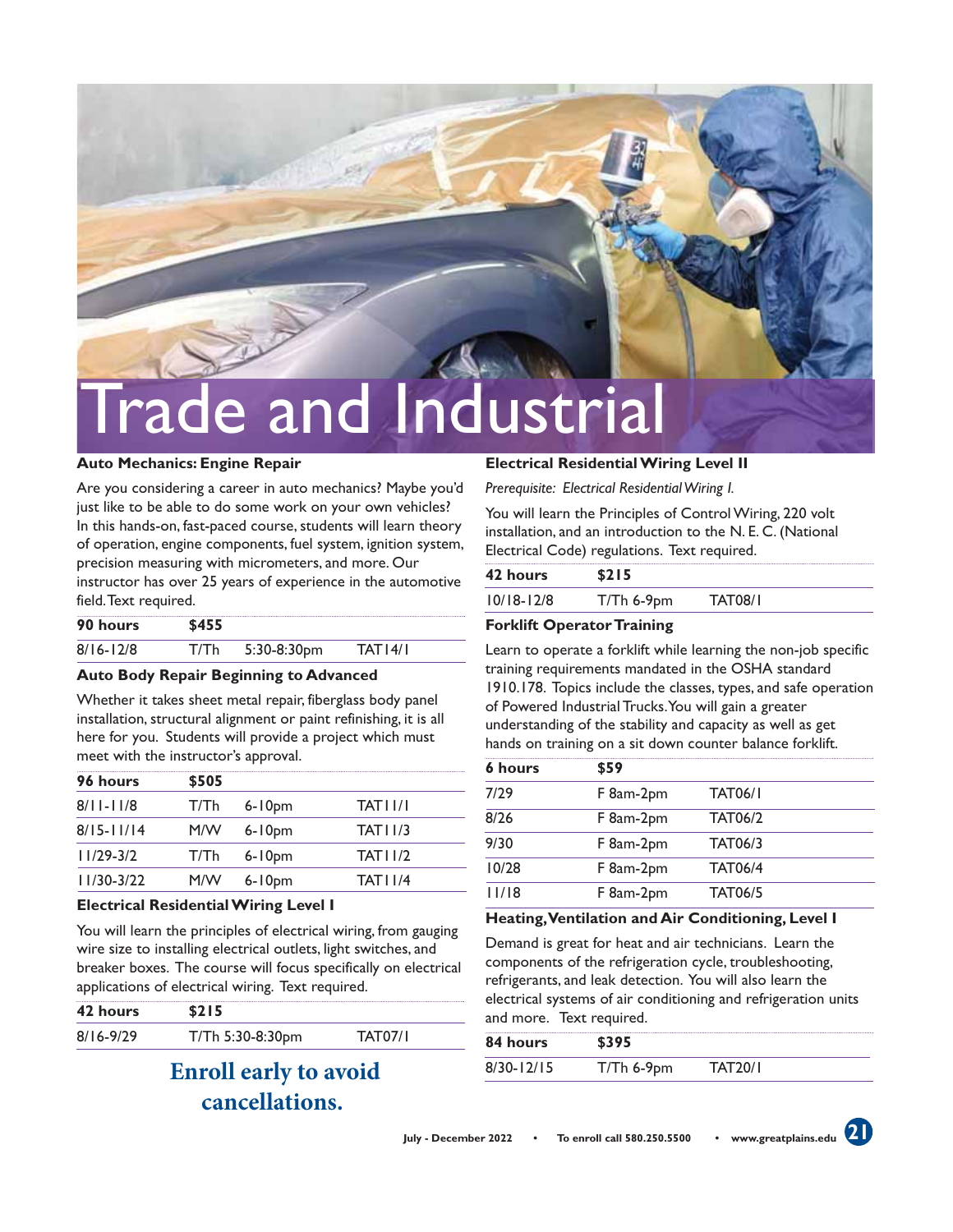# Trade and Industrial

### **Heating, Ventilation and Air Conditioning, Level II\***

*Prerequisites: Journeyman Mechanic, or Heating, Ventilation and Air Conditioning, Level I.*

Conquer troubleshooting, diagrams, and servicing of gas and electric heating and air conditioning systems. You will also learn about Heat Pumps. Text required, same as book used for Level I.

| 84 hours       | \$395       |         |
|----------------|-------------|---------|
| $8/24 - 12/14$ | $M/W$ 6-9pm | TAT21/1 |

### **Welding Beginning to Advanced**

Learn at your own level using required welding processes such as: welding and cutting operations with oxy-acetylene welding equipment, shielded metal arc welding (SMAW) operations on steel, perform gas metal arc welding (GMAW) operations on a variety of metals, and operate welding related equipment commonly found in the welding industry. The second night of class you will need to purchase your own safety equipment to include: Leather boots, pliers and cutters, safety welding glasses, leather gloves, welding helmet shade #10, leather welding sleeve, and welding cap. Tuition is \$430. Supplies are \$75. Discounts apply to tuition only.

| 96 Hours       | \$505 |               |                |  |
|----------------|-------|---------------|----------------|--|
| $8/9 - 11/3$   | T/Th  | $5:30-9:30pm$ | TAT10/I        |  |
| $9/12 - 12/14$ | M/W   | 5:00-9:00pm   | TAT10/3        |  |
| $11/29-3/2$    | T/Th  | 5:30-9:30pm   | <b>TAT10/2</b> |  |

### **Enroll early to avoid cancellations.**



## **Reconnect to a high school education**

Great Plains helps reconnect students to a high school diploma. The SCORE (School of Career Opportunities and Real Education) program is a dropout credit recovery program designed to reconnect students to educational and occupational goals. SCORE allows students to pursue a high school diploma. SCORE education includes halftime career training and halftime academics.

Academic areas include applied math and communications, applied biology and chemistry, and principles of technology. Life skills classes are designed to help the student prepare for the "real" world.

**For further information please, call SCORE Director Blake Thomas at 580.250.5620 or email: blake.thomas@greatplains.edu.**



### **Not sure where to start?**

Our skilled career advisors can help you look at all your options and create the best career path for you.

Whether you are interested in one of our full-time adult career majors or part-time career courses.

Many of our evening and part-time career courses lead to national certification.

**Full-time Career Courses: 580-250-5535 Part-time Career Courses: 580-250-5500** 

**Call us. We can help.**

**22 July - December 2022 • To enroll call 580.250.5500 • www.greatplains.edu**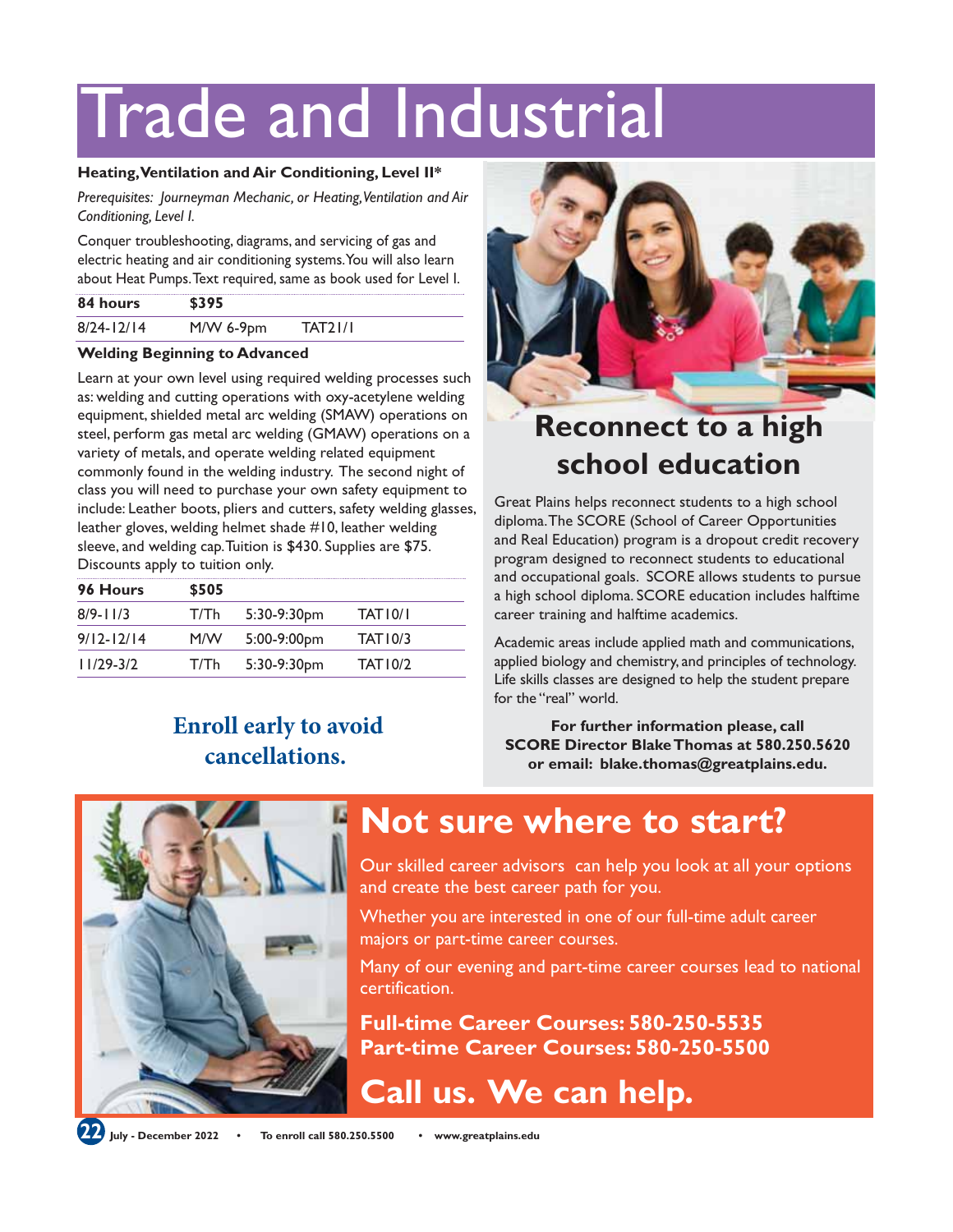# Fulltime Career Programs

### **Architecure & Construction**

Learn to draft, design and plan for construction, remodels, additions and repairs. *These courses start multiple times throughout the school year.*

*Career Majors:* **Residential HVAC Technician**

**Carpentry, Levels I & II Electrical, Level I**

### **Arts, A/V Technology & Communications**

Develop your graphic design and production skills in this career path. *This course starts multiple times throughout the school year.*

*Career Major:* **Graphic Design & Photography**

## **Business, Management & Administration**

Learn to plan, organize, direct, and evaluate business functions in these career majors. *These courses start each August. Career Majors:* **Medical Office Assistant Financial Aid Clerk**

### **Interested in a Career in a Radiology or Respiratory Care Therapy?**

*Respiratory Care Therapy* and *Radiologic Technology* career training programs are offered in association with Cameron University.

For Respiratory Care information, contact Adrienne Reid at 580.250.5641 or email areid@greatplains.edu.

For Radiologic Technology information, contact Carrie Baxter at 580.250.5577 or email cbaxter@greatplains.edu

# **FREE tuition**

### **for High School Students**

### **Education & Training**  *(High School Students Only)*

Learn to plan, manage and provide education and training services, and related support services.

*This course starts each August.*

*Career Major:* **Teacher Prep**

### **Health Science**  *(High School Students Only)*

Train for a career in the health industry or for further health education at GPTC or college. *This course starts each August.*

*Career Major:* **Nursing Assistant**

### **Health Science**  *(Adult Students Only)*

Help make a difference in peoples' lives. Solid communication and science skills, and a desire to help people, will give you an edge in the largest and fastest-growing career industry in the nation.

### *Career Majors:*

**Practical Nurse** – Traditional course begins each June; Day FLEX course begins each August and February.

**Surgical Technology** – Begins each August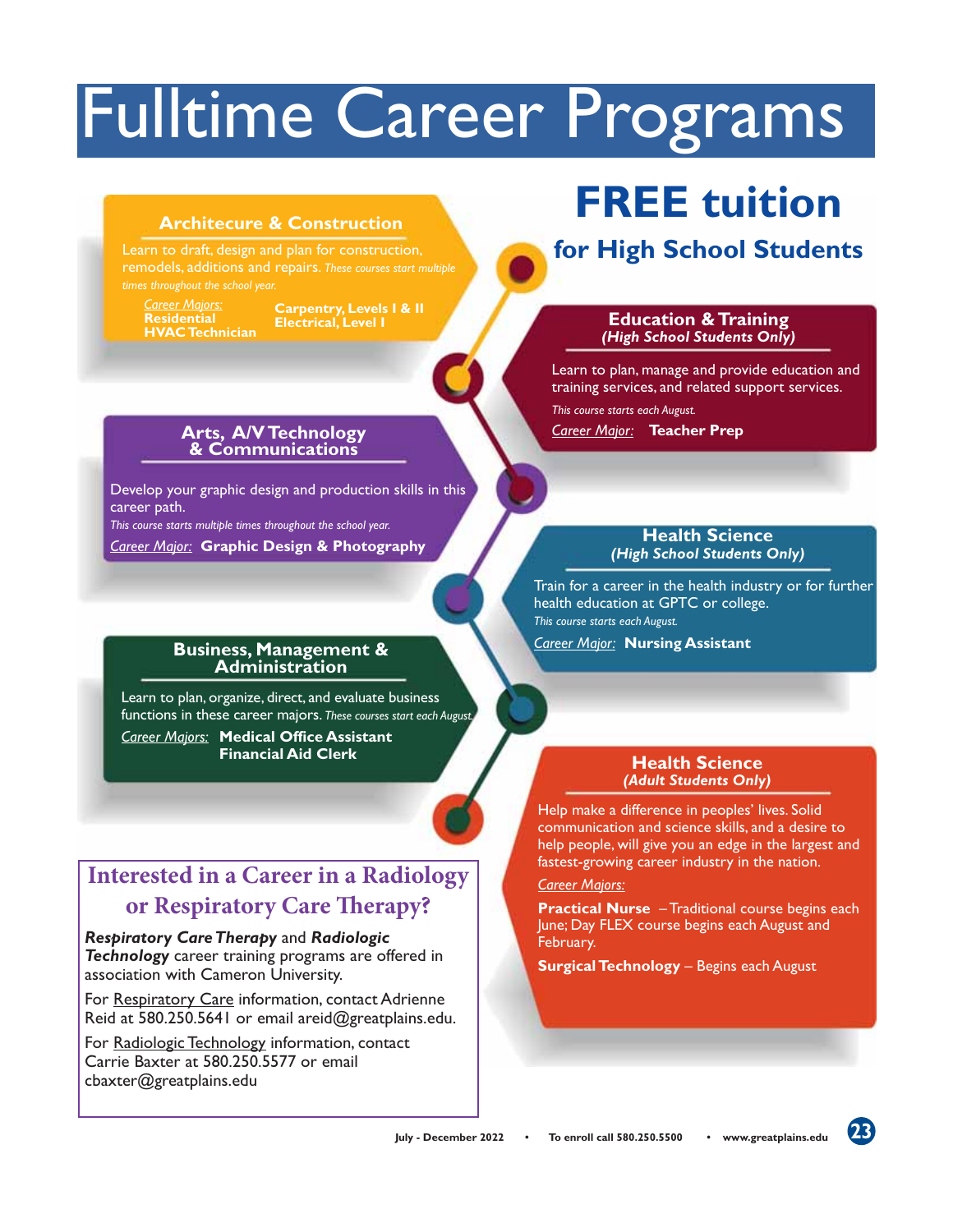# Fulltime Career Programs

### **Hospitality & Tourism**

Explore careers in restaurant management, marketing and operations and other food services; also lodging, events and travel-related services in this career path. *These courses start multiple times throughout the school year.*

*Career Majors:* **Culinary Hospitality Assistant Culinary Coordinator Service Careers** *(admission by special permission)*

### **Information Technology**

Learn to design, develop, support and manage hardware, software, multimedia and systems integration. *These courses start each August.*

*Career Majors:* **3D Animator Cyber Security Forensic Specialist Desktop Support Technician Network & Computer Systems Administrator** – *Adult students only may apply.*  **Video Producer**

### **Law, Public Safety, Corrections & Security**

Learn to develop leadership, teamwork skills; learn to manage and provide public safety and protective services. *Career Majors:*

**Advanced Firefighter** – *Adult students only; starts each January and June.* 

**Criminal Justice Officer –***This course starts each August.*

### **Adult students, call to speak to one of our Counselors**

- Call Student Services at 580.250.5535 for a complete list of career majors, plus tuition and fee costs, or to schedule an appointment with one of our counselors.
- Financial aid and VA available for those who qualify. For more information, call 580.250.5534 for details.

### **High school students, see your high school counselor for an enrollment application.**



### **Manufacturing**

Learn how to plan, manage and process materials into intermediate and final products in this career path. *This course starts each August.*

*Career Major:*

**Combination Welder**

### **Science, Technology, Engineering & Mathematics STEM**  *(High School Only)*

Learn about rockets, robots and more. Students use the latest design software, cutting edge materials and equipment, and ongoing hands-on, project-based activities. *These Project Lead the Way courses start each August.*

*Career Majors:* **Pre-Engineering Biomedical Science & Medicine** 

## **Transportation, Distribution & Logistics**

Learn about careers and businesses involved in a critical economic sector: planning, managing and moving people, materials and goods. *These courses start January and August.*

*Career Majors:* **Automotive Service Technician Combination Collision Repair Technician**

*Unless otherwise noted, both adult and high school students may apply for most programs available.*

**24 July - December 2022 • To enroll call 580.250.5500 • www.greatplains.edu**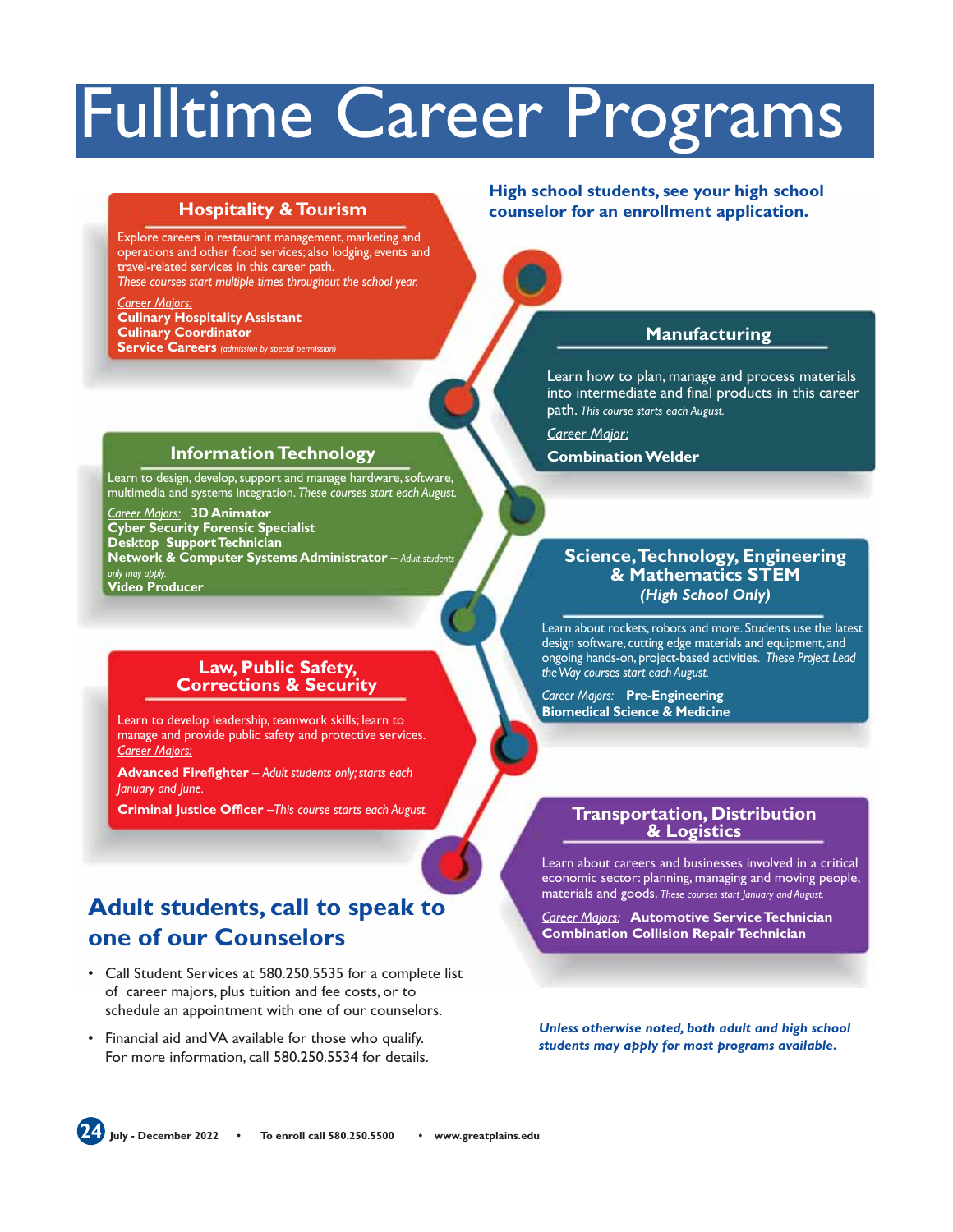# Full-time Career Education Programs – Tillman-Kiowa Campus–Frederick

### *RESIDENTIAL CARPENTRY*

#### *Approved career majors: Carpenter's Helper and Residential Carpentry.*

- Work in all aspects of residential and commercial construction, including estimating, framing, roofing, and interior finishing
- Work individually and in teams to design and construct meaningful projects for the community
- Operate a wide range of professional power tools to complete projects in the shop and at the work site

### *WELDING*

#### *Approved career major: Combination Welding*

- Manipulate the power of fire and electricity to design and construct the metal products people use every day
- Develop the confidence, work ethic, and team cooperation necessary for a successful career in fabrication
- Utilize a wide range of welding processes to earn essential industry-recognized certifications

### *MULTIMEDIA ASSISTANT*

#### *Approved career majors: Multimedia Assistant; Special Effects Technician*

- Use professional editing software to create projects including broadcast productions, digital illustrations, and animations
- Work with computers, digital photography, and multimedia software to design eye-catching promotional materials
- Discover, develop, and express your unique artistic styles through creative marketing campaigns

### *DIAGNOSTIC AIDE & NURSE ASSISTANT*

*Approved career majors: Diagnostic Aide; Nursing Assistant*

- Deliver compassionate, hands-on patient care in long-term care facilities
- Develop a passion for providing basic nursing care
- Build a professional working relationship with residents and other healthcare team members

### *COSMETOLOGY*

*Approved career major: Cosmetologist*

- Works in all aspects of cosmetology including, hair stylist, nail technician, esthetician, salon owner/manager, cosmetology instructor, and retail specialist.
- Hand and eye coordination that will allow you to be creative and visualize styles and color.
- Build a professional relationship with clients and other cosmetologists.

### *PRACTICAL NURSING*

#### *Adults ONLY may apply.*

- Utilize effective communication and critical thinking skills to deliver high-quality patient care
- Provide compassionate physical and psychological care to help patients recover from illnesses and injuries
- Develop essential customer service and clinical skills

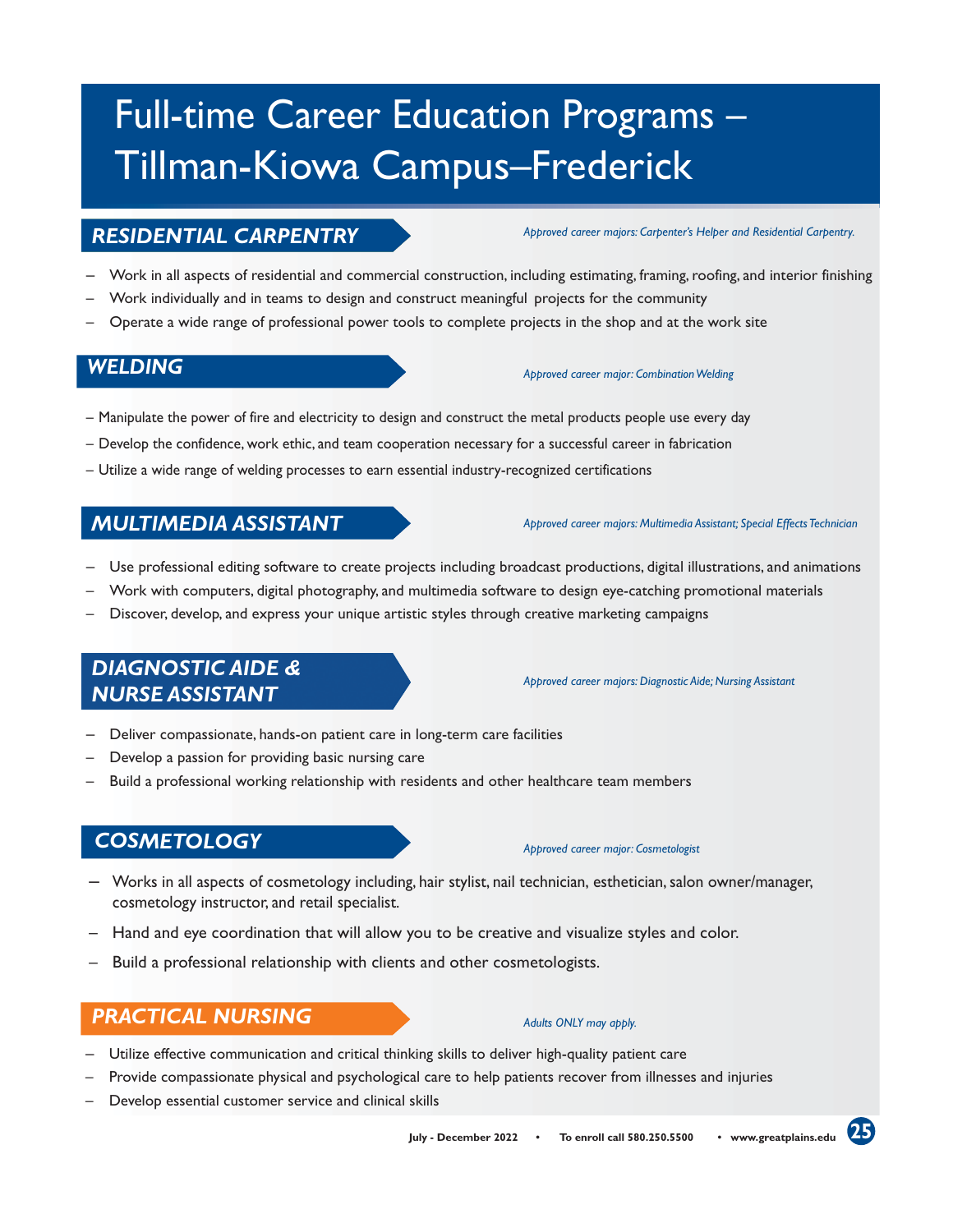# **Business Solutions Start, Grow, and Sustain.**



**Questions? We can help. Call us at 580-250-5551.**

Goa

Vision

### **1 Million Cups:**

- July 6
- September 7
- October 5
- November 2
- December7

### **Coaching /Advising available. Topics include:**

- Starting a Business
- Government Contracting
- Purchasing/Financing a Farm
- Business Planning
- Business Management

### **Business & Industry Training**

• CPR/First Aid

**SUCCESS** 

- Forklift Operator
- **Industrial Maintenance**
- Leadership & Soft Skill **Development**
- OSHA 10 & 30 Hour
- Fall Protection
- Fire Safety
- Online Safety Training

greatplains.edu/business-resources

**Teamwork** 

### **Business Development Center Spaces**

- Office Spaces
- Commercial Kitchen
- Warehouse Spaces
- Arts Studios
- Prototyping Lab & 3D **Printers** 
	- CONON DEVELOPMENT CENTER **GREAT PLAINS TECHNOLOGY CENTER**



# **Ready to enter the job market?**

### **Help is just a phone call away.**

If you're about to enter the job market, stop by Room 107 in Building 100 to speak to our Employment Advisor for help with resumes, interview skills, and job applications. Employment assistance services are available to all alumni and current students.

For questions or to set up an appointment, call 580.250.5684.

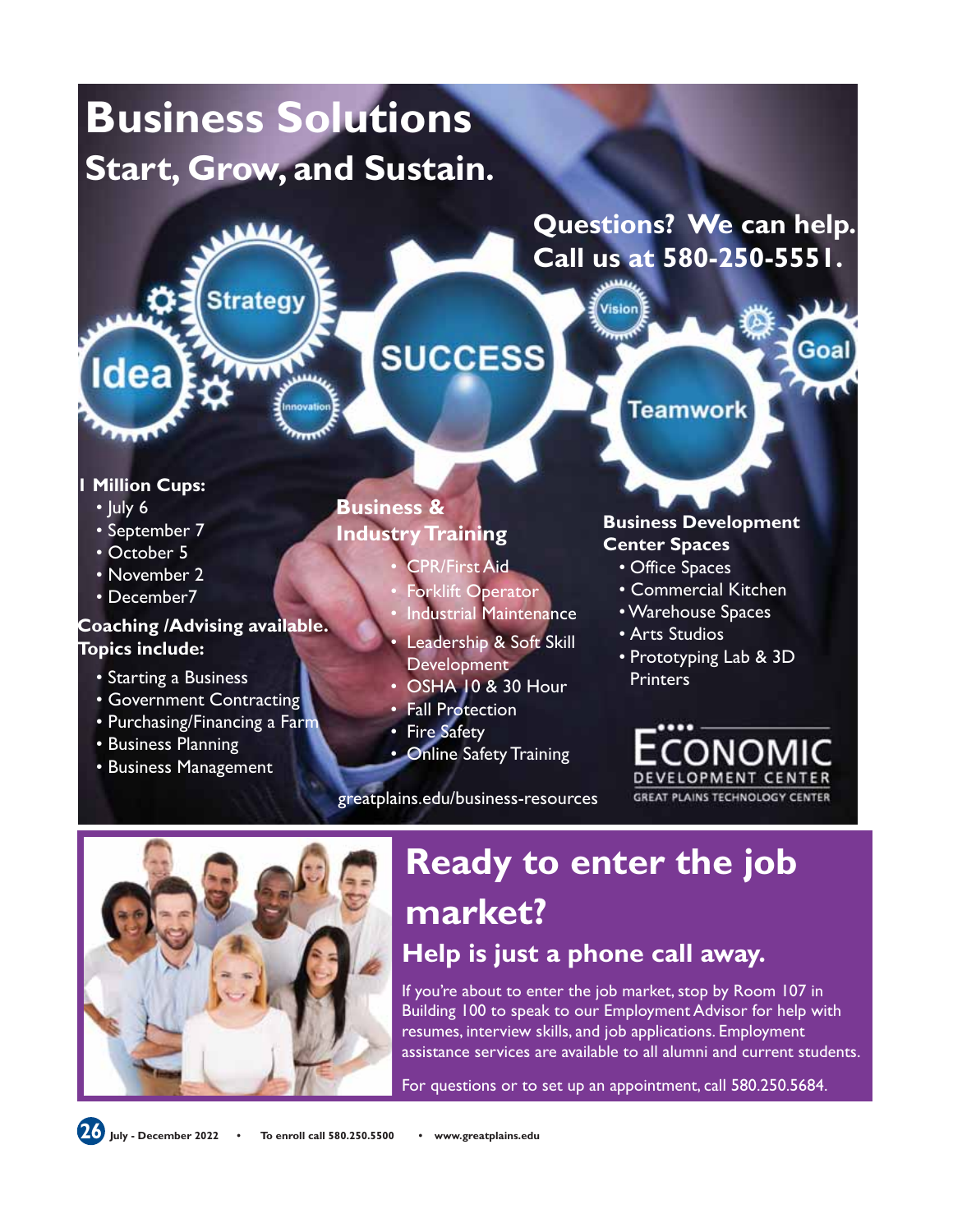### **HOW DO I ENROLL?**





### **Enrollment Guidelines–Evening and Saturday Classes**

- You must be at least 16 years of age to enroll in Adult Career Development classes.
- Tuition is due in full at time of enrollment.
- Enrollment is on a first come, first served basis.
- Class space is limited.
- Early enrollment helps keep classes from being cancelled.
- Textbooks are NOT included in the price of tuition and may be purchased in the bookstore located inside the Adult Career Development (ACD) office in Building 100, Room 111.

### **Cancellation Policy**

Classes are cancelled when enrollment is below the minimum number of students required to hold the course.

### **Inclement Weather**

Great Plains will decide by 7:00 a.m. if full-time daytime classes will meet, and by 2:00 p.m. if evening classes will meet. Announcements will be made on local radio and television stations, as well as on our Facebook, Instagram, and Twitter pages.

### **Refund Policy-ACD Classes**

- 100% refund– prior to the course start date.
- 50% refund– within first two days after course start date.
- 0% refund–3 days after course start date and thereafter.

### **Discounts**

- Persons age 60+ 50% off tuition on most ACD classes.
- Public school employees 50% off tuition on most ACD classes.
- Discounts cannot be combined.
- Discounts do not apply to textbooks.

### **Reciprocity Agreement**

In accordance with the State Board of Oklahoma CareerTech, students enrolling in a part-time class who currently reside within a district served by an Oklahoma Technology Center may enroll at the rates published in this catalog. Any student who does not live within a technology center district will be charged twice the published rate.

Students enrolling in full-time adult programs who do not reside in the Great Plains Technology Center district will be charged the published tuition plus a \$1,000 out of district fee.

### **Special Accommodations**

If you require special accommodations due to a disability, contact Kristy Barnett at 580.250.5531.

### **Financial Aid**

A limited number of Great Plains Foundation Scholarships are available. Scholarship applications are available in Building 100, Room 107. Applications can also be downloaded at: www.greatplains.edu/student-resources/financial-aid/

The completed application should be returned to Financial Aid, Room 107, Building 100 in Lawton. Scholarship deadline dates are April 1 for classes beginning May-July; July 1 for classes beginning August-December; and December 1 for classes beginning January-April.

Veterans Education and Training Benefits– we can assist you in filing a claim for education benefits with the Department of Veterans Affairs. Pell Grants are available for full-time programs for those who qualify. *Note: All students receiving VA benefits must attend 100% of all clock hours to receive education benefits.* 

*Financial Aid questions* may be directed to the Financial Aid Coordinator, phone 580.250.5534.